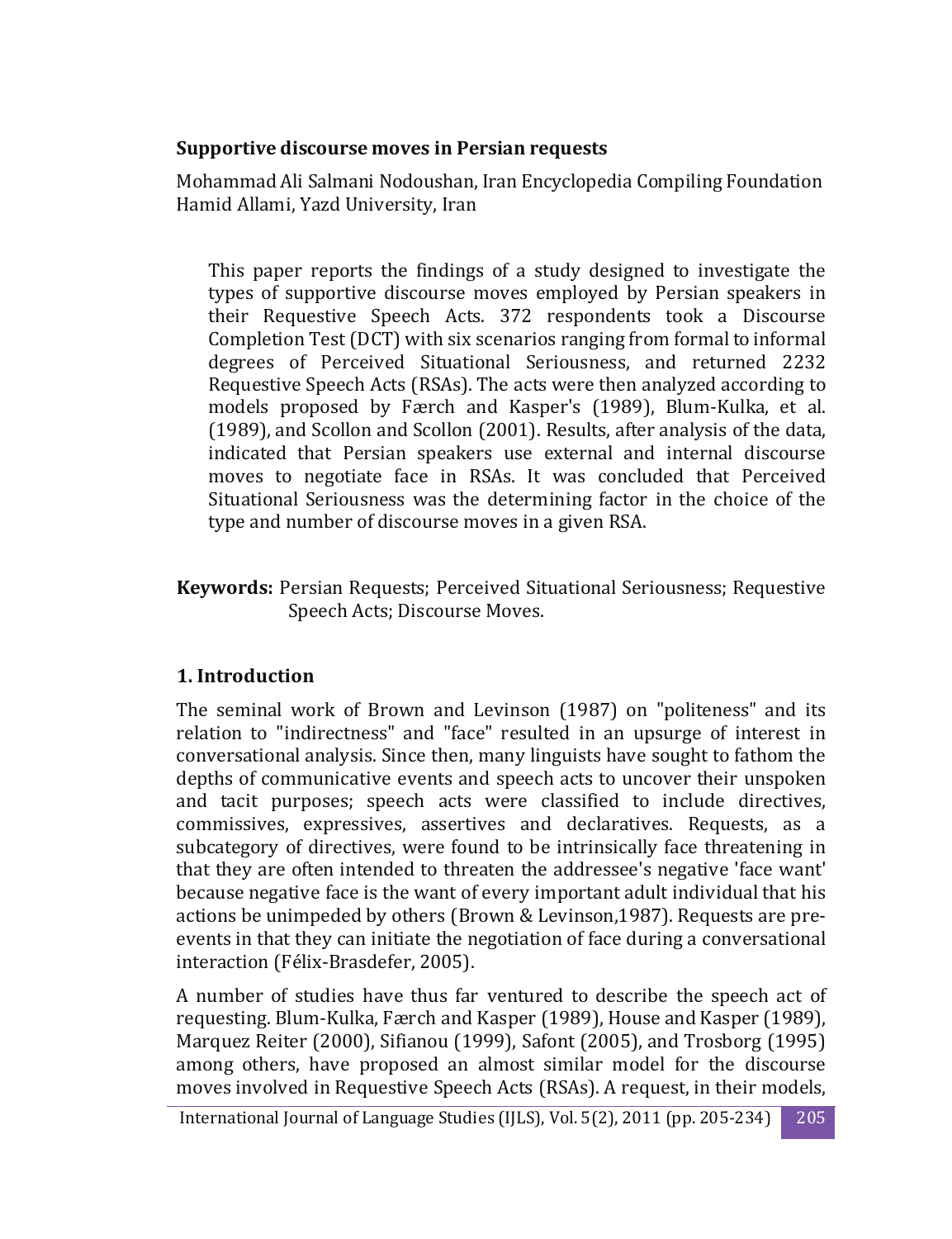is a speech act that includes an obligatory element of the core request (i.e., a Head Act (HA)), and one or more optional peripheral elements that work to modify the force of the request head act. The head act is the main part of the request act and can stand on its own. The peripheral elements, on the other hand, are additional items that can mitigate or aggravate the force of the request head act without changing its propositional content. These peripheral elements can be internal or external, or to use Færch and Kasper's terms: (a) External Supportive Moves (ESM), and (b) Internal Supportive Moves (ISM). Internal moves, where present, are to be found inside the utterance that carries the head act whereas external moves are placed, often in separate collocative utterances, on either side of the utterance carrying the request head act (i.e., can be pre-posed or post-posed). An in-depth discussion of internal/external modifications of request head acts has been presented in chapter one of Blum-Kulka, House and Kasper (1989), and the interested reader is motivated to see that chapter.

As such, the present study was designed to investigate the types of supportive discourse moves which are employed by Persian native speakers in their performing Requestive Speech Acts.

# **2. Background**

# **2. 1. Defining requests**

A thorough review of the literature on "Requestive Speech Acts (RSA)" reveals that the term "request" finds occasion in the contexts of "politeness" and "face" (Brown & Levinson, 1987). While acknowledging that their notion of face is derived from that of Goffman (1967), Brown and Levinson (1987) view face as a powerful constraint that controls the way people interact verbally. According to Brown and Levinson (1987), politeness is the manifestation, through speech, of respect for another individual's face. We all evaluate the people to whom we talk partly on the basis of their ability to interact verbally. That is, we develop a feeling about others partly based on how they speak. The overall impression (of themselves) that people leave in us can be called their face (cf. Wolfson, 1989).

According to Brown and Levinson (1987), two aspects of people's feelings are involved in face: (1) negative face is the desire of the individual not to be imposed on (i.e., freedom from imposition), and (2) positive face is the desire of the individual to be liked or approved of (i.e., freedom of action). An example of positive politeness is our positive evaluation of our interlocutor's accomplishments, appearance, etc. Positive politeness also includes hints and signals that show the listener he or she is considered a friend and member of the speaker's "in-group." This may be accomplished through such strategies as giving gifts, showing interest in the other, extending invitations towards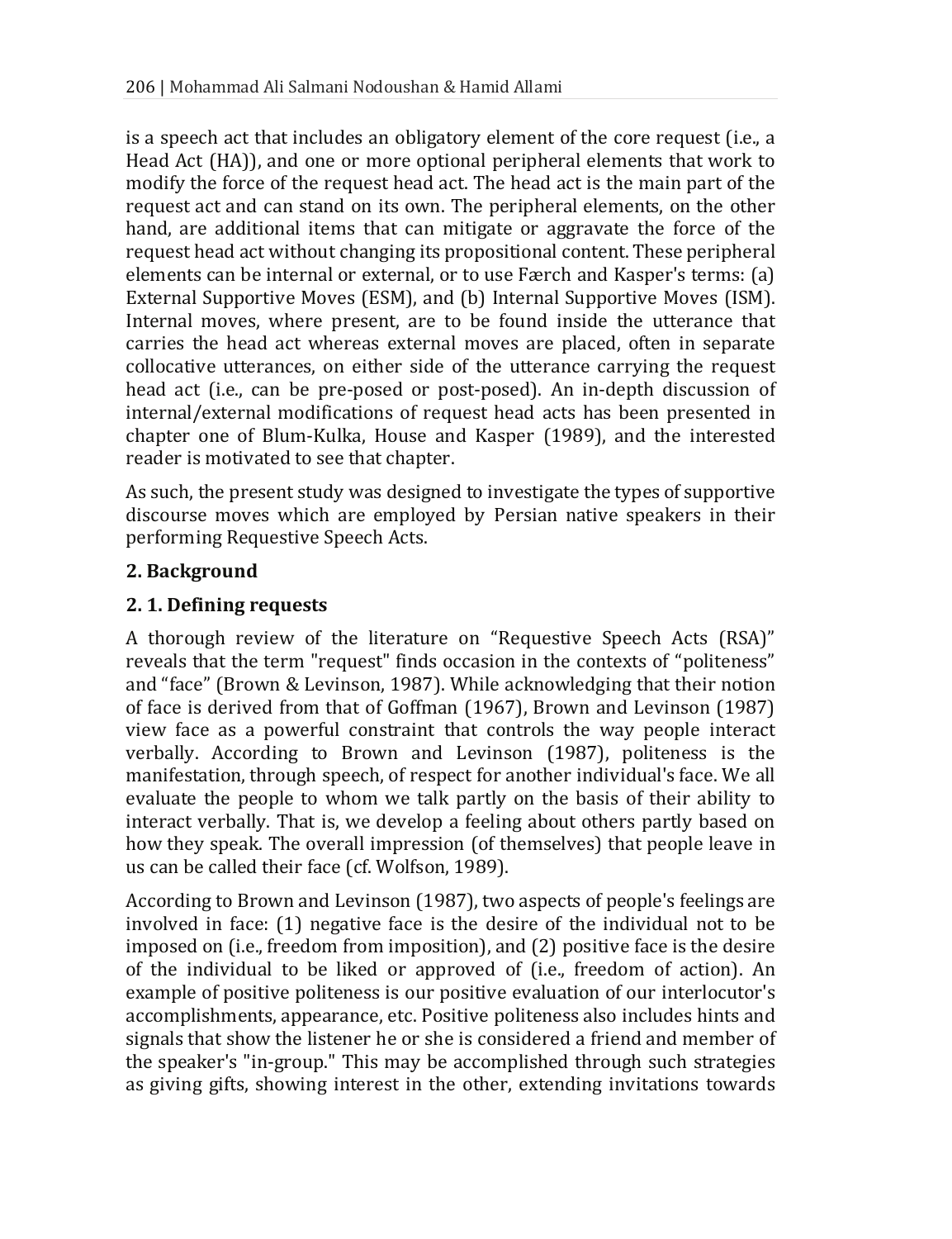the other, etc. Negative politeness, however, involves a show of deference. The speaker, through negative politeness, usually tries to show the listener that he does not wish to disturb or to interfere with the other's freedom. Apologies, indirect requests, and other forms of remedial work usually appear in this category.

Brown and Levinson (1987) argued that face is something that is emotionally invested, and that can be lost, maintained, or enhanced. They noticed that three variables determine the distribution of face among interlocutors: (1) solidarity or the horizontal social distance between participants (D), (2) power relation or the vertical social distance (P), and (3) the weightiness of the imposition negotiated by interlocutors (R).

Social distance is concerned with the degree of familiarity between speakers (S) and hearers (H). Social distance can influence the use of modification elements in that strange interlocutors are likely to employ more of them than those who know each other quite well. According to Nikula (1996, 27), "an act which is likely to be non-risky among friends and can thus be performed directly (e.g., Request for a cigarette) may be much more risky among strangers and require use of modifying devices and other politeness strategies to be successfully accomplished."

Power simply refers to the relative power of the speaker over the hearer. Thus, people with lower power are apt to use more modification elements when making requests to those with higher power in order to mitigate the impositive force of their requests.

The third factor (i.e., the weightiness of imposition) refers to the type of imposition the speaker exerts on his addressee. It is concerned with the size of the request. A great request requires use of modification elements to soften the imposition whereas a small request may not even need modification devices. Impositions are ranked on the basis of the expenditure of services (including provision of time) and of goods (non-material goods like information, expression of regard and other payments included) (Brown and Levinson, 1987).

Brown and Levinson (1987) contend that any speech act has the potential of threatening either the face of the speaker or that of the hearer. They believe that conversation is much more concerned with observing politeness expectations designed to ensure the redress of face than with the exchange of information. They have proposed a direct relationship between social distance and politeness in such a way as to indicate that an increase in social distance will bring about an increase in the degree of politeness and vice versa.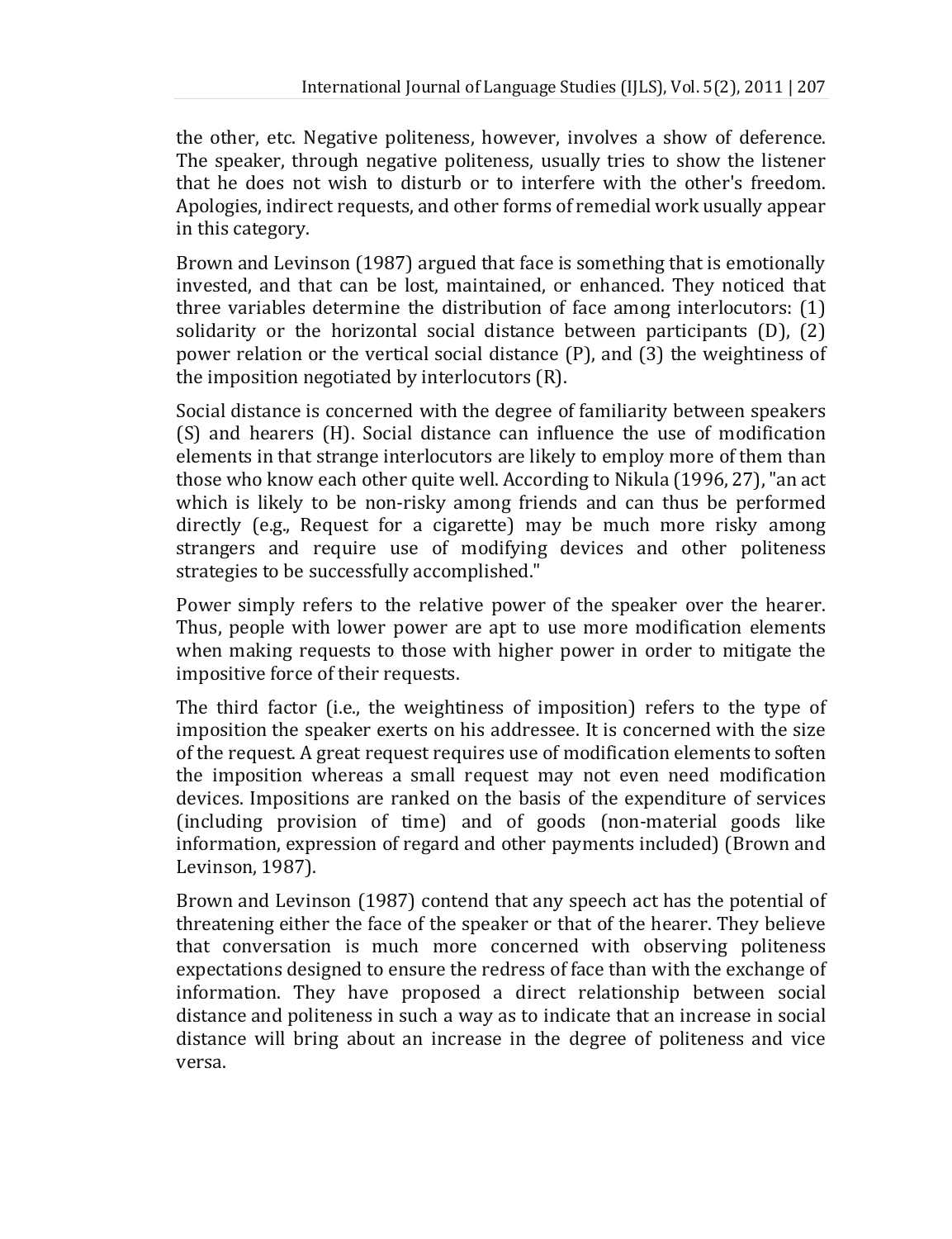It should be noted that the variables identified by Brown and Levinson (1987) were later subjected to criticism by Fraser (1990) and Spencer-Oatey (1996). In an attempt to modify and organize these variables, Scollon and Scollon (2001) maintained that there are three types of politeness system to be observed in different contexts. The use of these systems, which they call the deference politeness system, the solidarity politeness system, and the hierarchical politeness system, depends not only on whether there is a power difference but also on the distance between participants. As such, they proposed a politeness system with three degrees of Perceived Situational Seriousness (PSS); they used the term "hierarchy" to refers to Brown and Levinson's "Power," and the term "deference" to refer to their "distance." Instead of using the term "imposition," Scollon and Scollon (2001) noticed that "social closeness" or "solidarity" could affect speakers' perception of "size of imposition." As such, they used the term "solidarity" to signify Brown and Levinson's "size of imposition." Their model of politeness is, therefore, based on three factors: (a) hierarchy, (b) deference, and (c) solidarity. Scollon and Scollon's model of Perceived Situational Seriousness (or politeness systems) can be summarized as this:

| <b>Perceived Situational Seriousness (PSS)</b> | <b>Power</b> | <b>Distance</b> |
|------------------------------------------------|--------------|-----------------|
| Hierarchical Politeness System (HPS)           |              |                 |
| Deferential Politeness System (DPS)            |              |                 |
| Solidarity Politeness System (SPS)             |              |                 |

In HPS one person is in a subordinate position and the other in a superordinate position (*e.g.*, boss vs. employee); in DPS both interlocutors are of equal social status but share a distant relationship (*e.g.*, classmates); in SPS both interlocutors are of equal social status and their relationship is close (*e.g.*, roommates).

The studies reviewed hitherto indicate that the notion of politeness finds meaning when it is studied in the context of face-threatening acts (or FTAs) which include positive and negative ones. In other words, some FTAs threaten negative face while some others threaten positive face. The former includes directives such as commands, requests, advice, invitations, etc. The latter, on the other hand, includes criticisms, insults, disagreements, and corrections.

By the same token, a request is a directive speech act that counts as an attempt to bring about some effect through the action of H. Through requests, the S requires the H to perform actions which will satisfy the speaker's needs and wants. Drawing on Brown and Levinson's (1987) politeness model, Félix-Brasdefer (2005) identified three types of requests: direct or on-record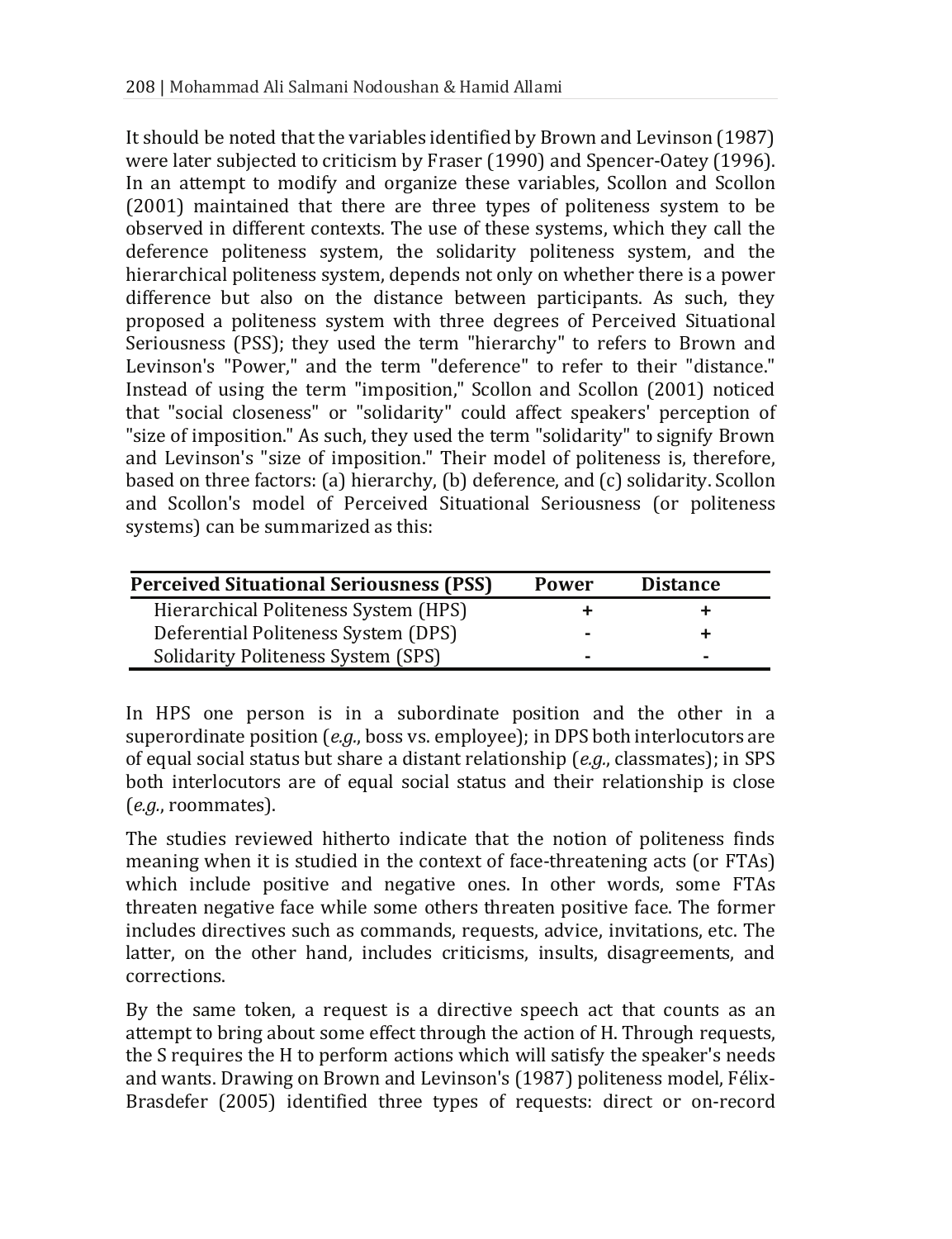requests, indirect or off-record requests, and hybrid requests (i.e., a compromise between direct and indirect requests). It is generally agreed that indirect strategies are used for politeness (Brown & Levinson, 1987; Clark, 1979; Clark & Schunk, 1980; Lakoff, 1973; Leech, 1983; Searle, 1975). Searle (1975, p. 64) suggested that "politeness is the chief motivation for indirectness." He argued that in indirect speech acts, "the speaker communicates to the hearer more than he actually says by way of relying on their mutually shared background information, both linguistic and nonlinguistic, together with the rational powers of rationality and inference on the part of the hearer" (Searle, 1975, pp. 60-61). By way of contrast, direct requests intrude in the addressee's territory and are, therefore, inherently impolite and face-threatening (Brown and Levinson, 1987; Leech, 1983).

Leech (1983) suggested that indirect illocutions increase the degree of politeness "(a) because they increase the degree of optionality, and (b) because the more indirect an illocution is, the more diminished and tentative its force tends to be" (p. 108). In any description of conversational indirectness, it should be clearly acknowledged that Blum-Kulka (1989) came up with two types of indirectness: (a) conventional indirectness (CI), and (b) nonconventional indirectness (NCI). Conventional indirectness was also labeled 'pragmatic duality' by Blum-Kulka (1989) since it can always be interpreted on at least two levels (i.e., the literal or the requestive); it relies heavily on conventions of language including propositional content (literal meaning) and pragmalinguistic form used to signal an illocutionary force. Nonconventional indirectness, however, centers on sociolinguistic context and is, therefore, open-ended in terms of propositional content, linguistic form, and pragmatic force (Blum-Kulka, 1989). Using nonconventional indirectness, the speaker can avoid the responsibility for making a request (Brown & Levinson, 1987). In this connection, Wierzbicka (2003) noticed that the pragmalinguistic resources and the illocutionary force employed to perform an indirect request tend to vary across languages (also see Blum-Kulka, et al., 1989).

# **2. 2. Discoursal Analysis of Request Speech Act**

Requests, when analyzed in terms of discourse sequences, include two elements: (a) head acts, and (b) supportive moves. Head acts are core elements and refer to the request itself or to the main strategy employed to make the request; supportive moves are peripheral elements that can modify the intensity of requests. If supportive moves occur in the same sentence that carries the request itself, they are called Internal Supportive Moves (ISM); however, if they occur in other sentences that precede or follow the requestcarrying sentence, they are called External Supportive Moves (ESM). As such, ESMs can either be pre-posed or post-posed (see Blum-Kulka, et al., 1989).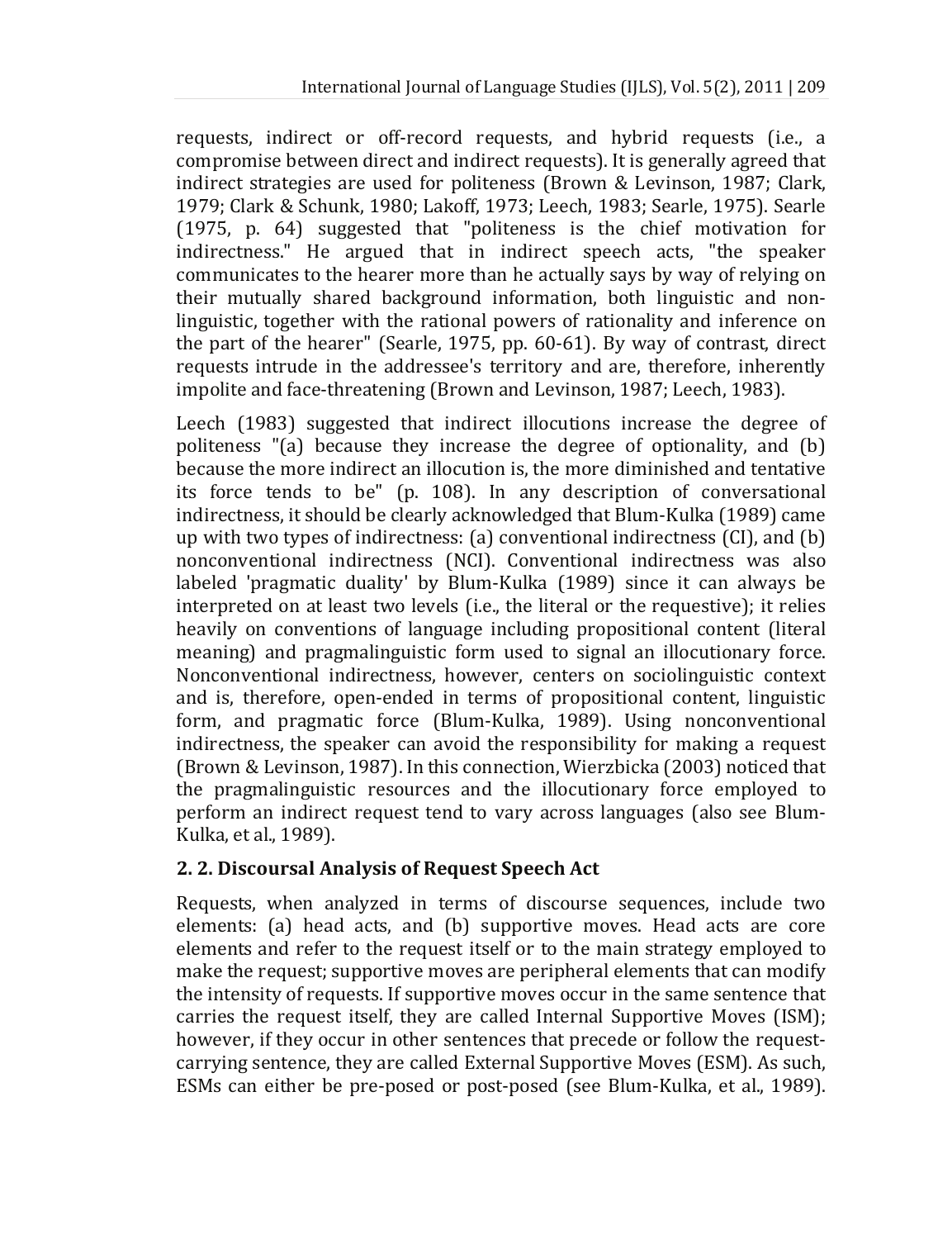Supportive moves are not always obligatory and their use depends very much on speakers' degree of Perceived Situational Seriousness—the politeness system in which the request is made (see section 3.1. below for more explanation on this). On the contrary, request head acts are obligatory; it is not possible to perform requests in the absence of head acts. Take the following example in which a student asks his instructor for some extension for a delayed homework assignment; for ease of reference, the instructor's utterances have been removed from the example:

| Move 1: ESM Sir, I need to ask you a favor.                                    |
|--------------------------------------------------------------------------------|
| Move 2: HA I need some extension for my homework assignment;                   |
| Move 3: ESM you know, I was sick for a few days and could not finish it in due |
| time.                                                                          |

In this example, the student begins with a pre-posed external supportive discourse move (a preparator) and then utters the request head act. Then he goes on with a post-posed external supportive discourse move (a reason). Even inside the head act itself, it is possible to include lexical and syntactic modifications (i.e., internal supportive discourse moves). So, the general structure of a request can be shown in this formula:

Request = (Pre-posed Supportive Moves) + Head Act + (Post-posed Supportive (HA) Moves)

In their classification of request head acts, Blum-Kulka et al (1989) included three levels of indirectness: Direct Strategies (DS), Conventionally Indirect Strategies (CIS), and Nonconventionally Indirect Strategies (NIS). Direct head acts employ one of the following strategies: (a) Mood Derivable, (b) Performative, (c) Obligation Statement, (d) Need Statement, or (e) Want Statement; conventionally indirect head acts use either of the following two strategies: (a) Query Preparatory, or (b) Suggestory Formulae; nonconventionally indirect head acts employ 'Hints' that can be either strong or mild. Take the following examples selected either from our corpus or from our previous observations (See Appendix B for the phonetic guide to Persian examples):

#### 1. Direct Strategies (DS)

a) Mood Derivable

*e.g.*,

jozvahaato be man aamaanat bede ziraaks mikonamo zud barmigardunam. bashe?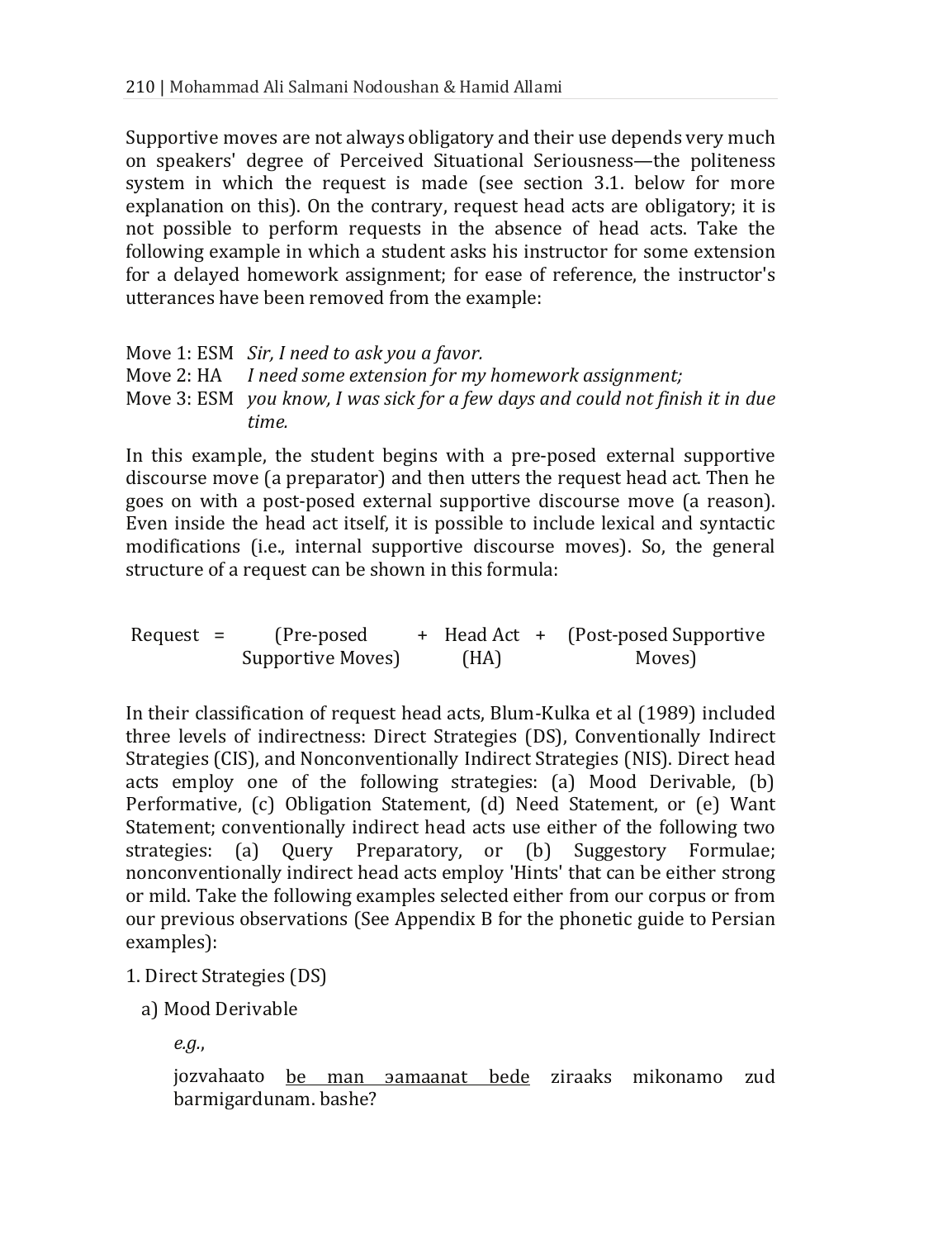Lend me your class notes and I will have them Xeroxed and give them back to you soon. <u>Okay?</u>

b) Performative

*e.g.*,

az shomaa mikhaam lotf konin aejaaze bedin aemruz zudtar beram.

<u>I would like to ask you</u> to please let me leave the office sooner today.

c) Obligation

*e.g.*,

shomaa aakhlaaqan baayad be man komak konin.

You are ethically obliged to help me.

d) Need Statement

*e.g.*,

baraave bardaashtane ain baste be komake shomaa aehtivaai daaram. I need your help with this parcel.

e) Want Statement

*e.g.*,

azetun mikhaam takaalifetuno taa aakhere hafte tahvil bedin.

I want you to submit your homework by the end of this week.

- 2. Conventionally Indirect Strategies (CIS)
	- a) Suggestory Formulae

*e.g.*,

chetore ain hafte to xune ro nezaafat koni hafteve dige man?

What if you clean the house this week and I will do it next week.

b) Query Preparatory

*e.g.*,

mishe jozyahaato chand saasat be man samaanat bedi? Could you lend me your class notes for a few hours?

- 3. Nonconventionally Indirect Strategies (NIS)
	- a) Mild Hint

*e.g.*,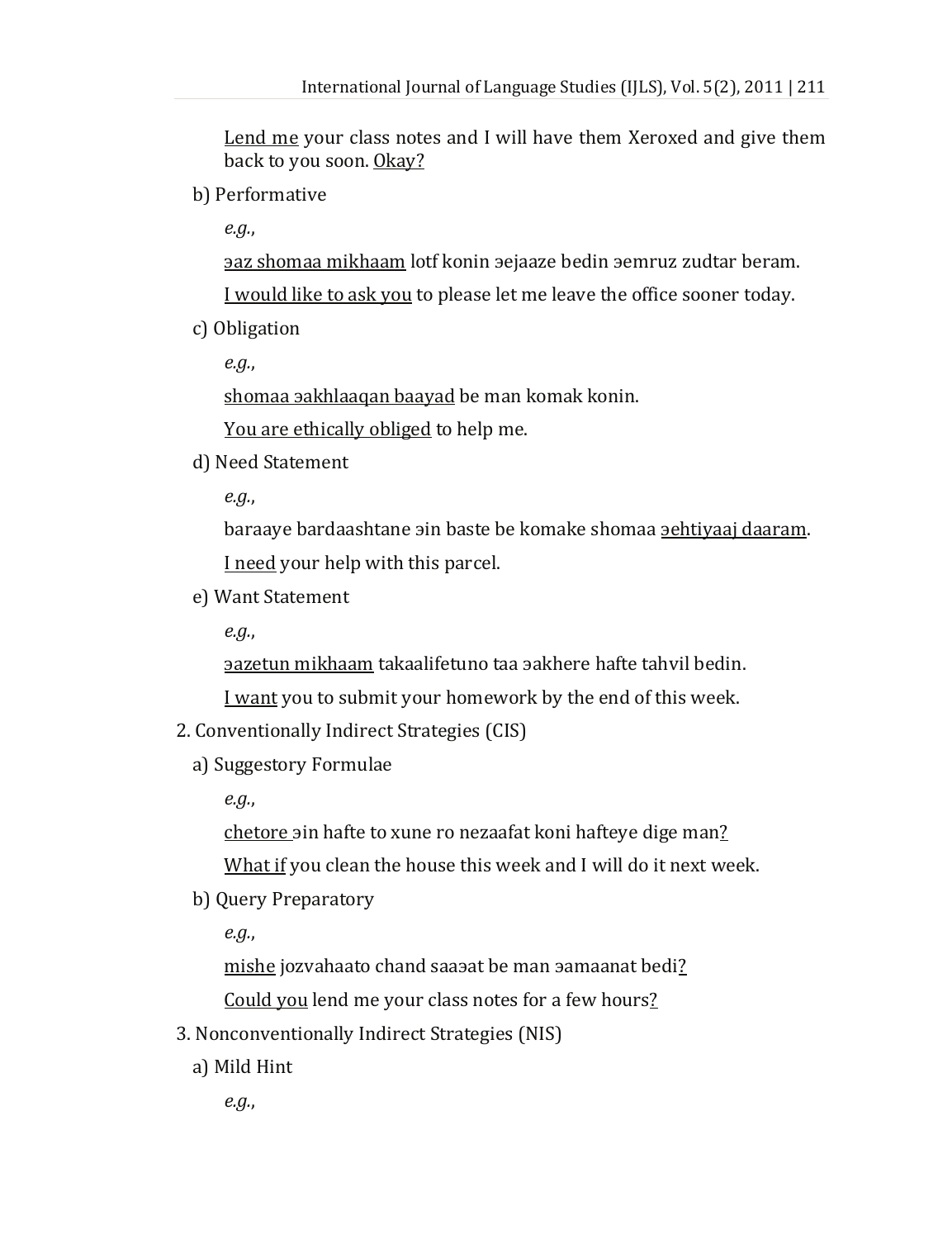man jozvahaaye ain darso aehtiyaaj daaram va tu ain kelaas shomaa <u>tanhaa kasi hastid ke mishnaasam</u>.

I need the class notes and you are the only person I know in this class.

b) Strong Hint

*e.g.*,

man jozvahaaye ain darso niyaz daaram va motmaaennam shomaa ˠˠ .

I need the class notes and <u>I am sure you will lend them to me</u>.

Following House and Kasper (1981), Færch and Kasper (1989) examined request head acts in terms of their external and internal modifications. Internal modifications are linguistic mitigators that are meant to soften direct requests. In fact, they are lexical and syntactic modifications that are made into the request head acts themselves. Internal modifications operate at two levels: lexical and syntactic. Lexical modifications include mitigators (*e.g.*, please, …), and mental verbs (*e.g.*, think, believe, …); syntactic mitigators include structural modifications (*e.g.*, using conditional sentences, questions, etc.). External modifications, on the other hand, are optional supportive moves that precede or follow head acts to modify them. They include reasons, preparators, disarmers, etc. Take these examples selected either from our corpus or from our previous observations:

1. Internal Supportive Moves (i.e., Internal Modifications)

a) Lexical

Use of Mitigators

*e.g.*,

lotfan saalaado dorost kon, baashe?

Please do the salad. Will you?

Use of Mental Verbs

*e.g.*,

fekr konam betuni chand daqiqe tu darse riyazi komakam koni.

I think you can spare a few minutes to help me with my math problem.

b) Syntactic

Use of Conditionals

*e.g.*,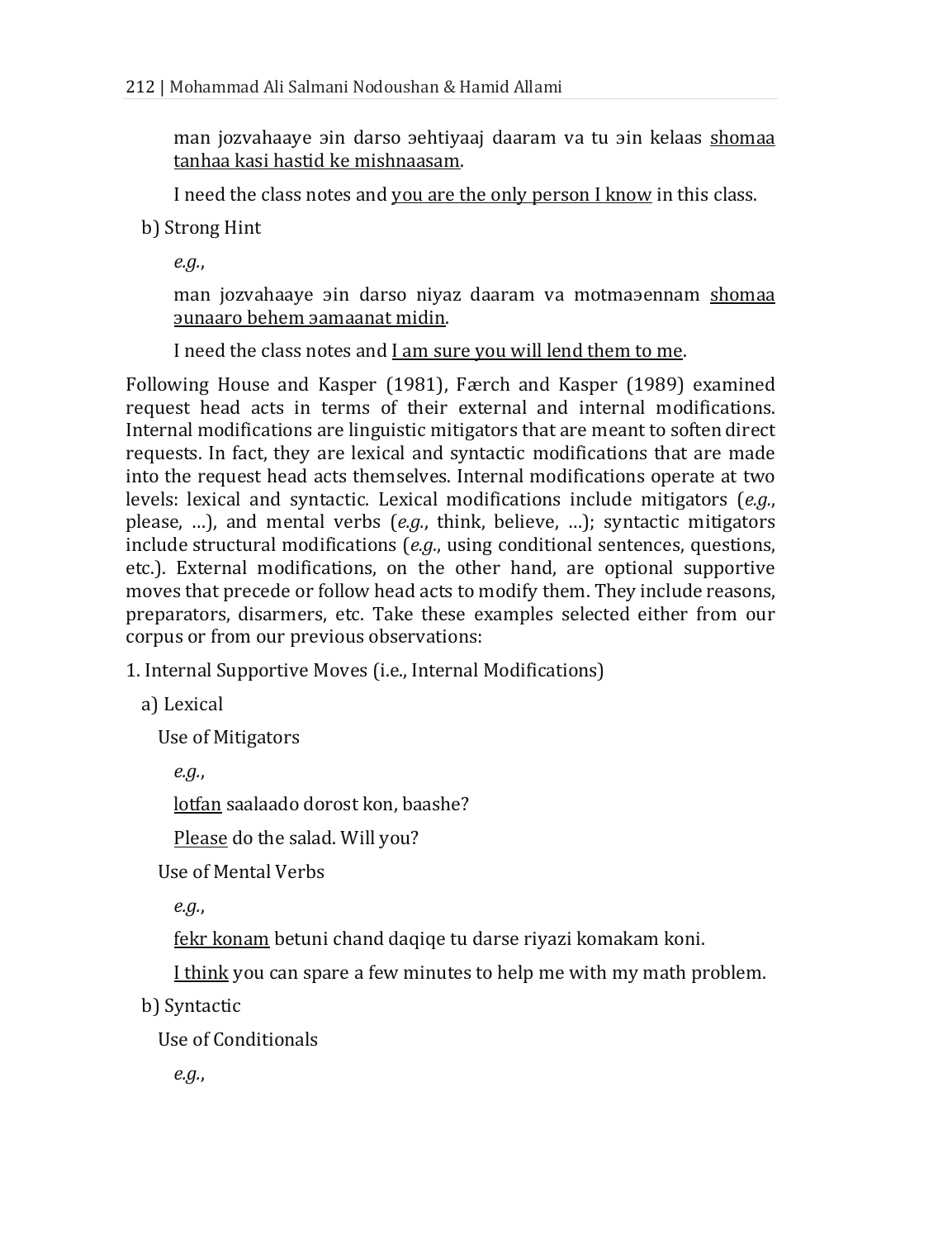aga momkene lotfan xaride mano ham aanjaam bede.

If possible, please do the shopping for me.

Use of Questions

*e.g.*,

mitunam semruz zudtar beram?

Can I leave the office sooner today?

- 2. External Supportive Moves (i.e., External Modifications)
	- a) Providing Reasons

*e.g.*,

bebinid, man chand ruz mariz budam o natunestam tu kelaasha haazer baasham Ǥˠǫ xeyli zud behetun barmigardunam.

Look, <u>I was sick a few days and missed some class sessions</u>. Can I borrow your class notes? I will Xerox them and return them to you within an hour.

b) Use of Preparators

*e.g.*,

shomaa midunid ke cheqadr nazm baraam mohemme. man se saal daaneshjutun budam va ain aavvalin baariye ke natunestam perojamo be moqe tamum konam. momkene se ruze dige behem mohlat bedin?

You know how important it is to me to be punctual. I have been your student in the past three years and this is the first time I could not finish my project in time. Would you please give me three days extension?

c) Use of Disarmers

*e.g.*,

hame *saz* mehrabuniyo mardomdariye shomaa sohbat mikonan. momkene behem bishtar vaqt bedin perojamo tamum konam? midunam ke na nemigin.

Everyone is talking about your being so considerate, caring, and nice. Would you please give me some more time to finish my project? I am sure you won't say no .

d) Use of Precursors/Alerters

*e.g.*,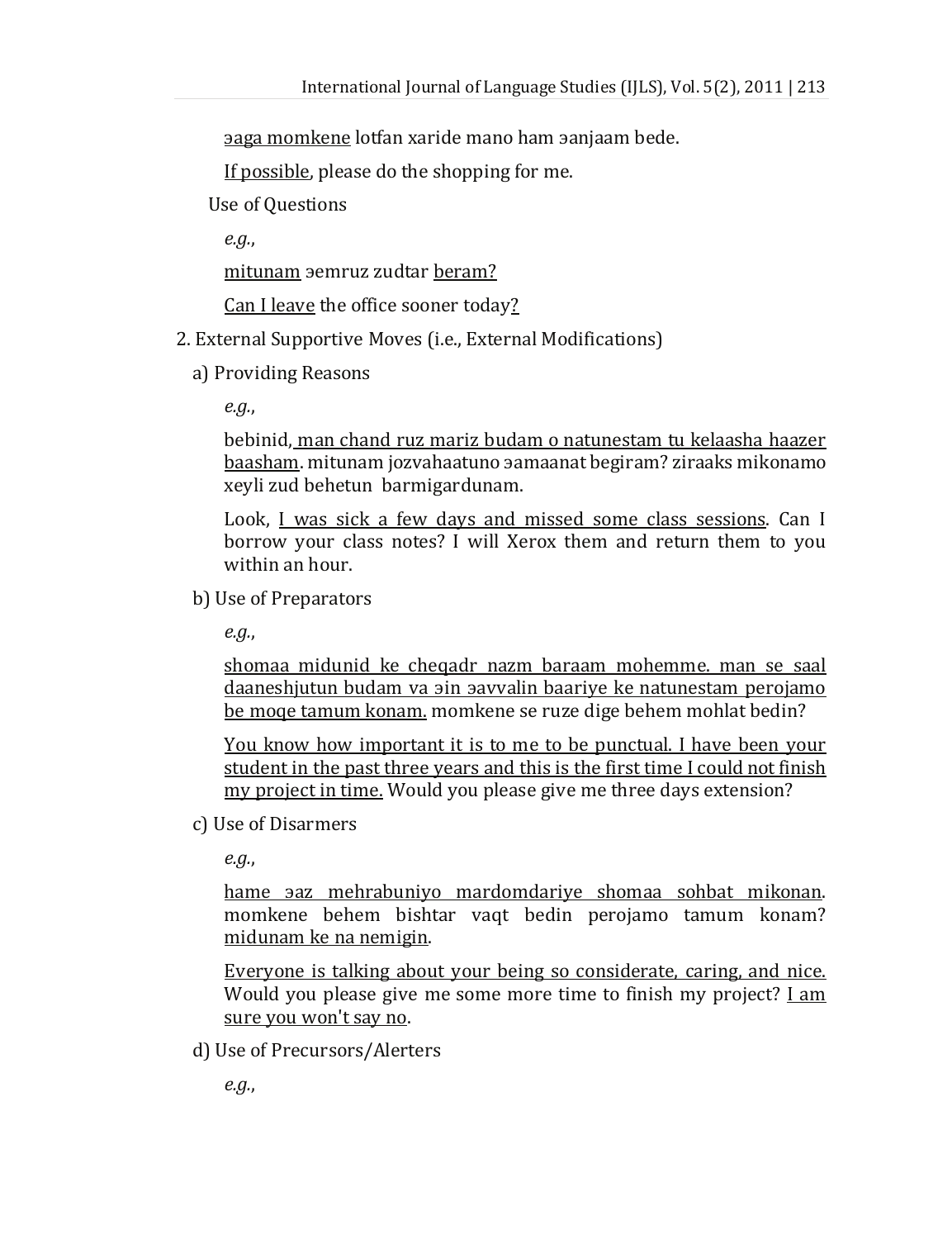bebaxshid, mishe lotfan ain baste ro be man bedin?

Excuse me , can you hand that parcel to me please?

e) Suggesting Alternatives

*e.g.*,

bebin, man aalaaan xeili aajale daaram. ain bar to otaago nezaafat kon. <u>hafteye bəad man be jaat əanjaam midam</u>. bashe?

Look, I am in a hurry now. Do the cleaning instead of me this time. <u>I will</u> <u>do your turn next week</u>. Okay?

f) Use of Positive Politeness Strategies

*e.g.*,

mikhaastam ye khaaheshi aazet bekonam. ye kam xarid daaram. mikhastam bebinam mituni baraam yanjaam bedi? yaga nemituni <u>əeshkali nadaare</u>.

I wanted to see if I can ask a favor. I have some shopping to do. Could you do that for me? <u>It is okay if you cannot</u>.

Concerning various aspects of requests, a plethora of studies have thus far been conducted by researchers in diverse languages (Walters, 1979 on Puerto Rican Spanish; Blum-Kulka, 1987 on Hebrew and American English; Blum-Kulka, House, & Kasper, 1989 on German, Hebrew, Australian English, Canadian French, and Argentine Spanish; Sifianou, 1992 on Greek and British English; Wierbzicka, 2003 on Polish, and Félix-Brasdefer, 2005 on Mexican Spanish, to name only a few). These studies show Requestive Speech Acts to be a worthwhile focus for researchers.

As such, the current study addresses Persian requests in terms of supportive discourse moves. It attempts to investigate the types of supportive discourse moves employed by Persian speakers in their Requestive Speech Acts in contexts that range from formal to informal in terms of degrees of Perceived Situational Seriousness. Adopting a discourse perspective, we have analyzed the corpus of the study in terms of internal and external supportive moves to arrive at the conclusions of the study. The frameworks proposed by Blum-Kulka, et al. (1989), Scollon and Scollon (2001), and Færch and Kasper (1989) are used to inform data tabulation and analysis.

# **3. METHOD**

#### **3.1. Instrument**

A Discourse Completion Test (DCT) written in Persian—respondents native language—with six formal and informal scenarios was used as the main tool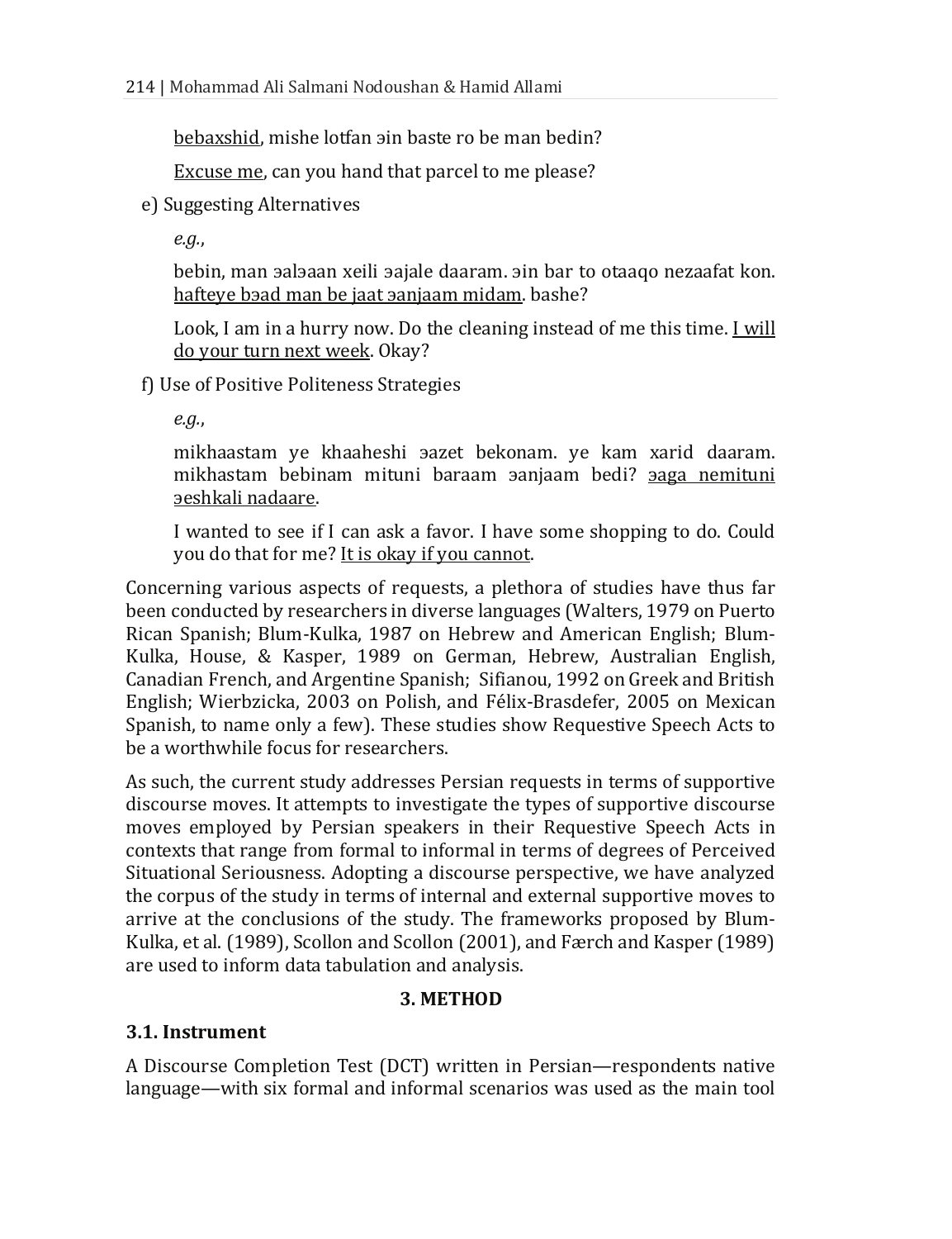for data collection (See Appendix A for the English translation of the DCT). The scenarios for the DCT were based on our observations in the Iranian society. In other words, all of the scenarios had occurred in actual naturalistic contexts and we had observed and recorded them. We then used these scenarios in the compilation of the DCT. The scenarios portrayed formal and informal situations of language use. In fact, the scenarios on the DCT described the place where the event took place, level of familiarity between participants in the event  $(+)$  or  $-$  Distance), and the power relationship between the interlocutors (+ or – Power). The politeness system proposed by Scollon and Scollon (2001) was used for the development and classification of the situations portrayed by the scenarios. This politeness system is based on three factors: hierarchy, deference, and solidarity:

Hierarchical Politeness System (HPS) [+ Power, + Distance]

*Scenario 1:* A student asks a teacher/professor for an extension on a project (Project)

*Scenario 2:* An employee asks his boss for the afternoon off (Office)

Deferential Politeness System (DPS) [– Power, + Distance]

*Scenario 3:* A student asks a classmate to borrow class notes (Notes) *Scenario 4:* An individual asks a passerby for help with a parcel (Parcel)

Solidarity Politeness System (SPS) [– Power, – Distance]

*Scenario 5:* An individual asks a roommate to clean the house (Cleaning) *Scenario 6*: An individual asks a friend to do the shopping for him/her (Shopping)

The DCT scenarios were written in such a way as to comply with this politeness system. As such, scenarios 1 and 2 belong to the hierarchical politeness system and are therefore formal, scenarios 3 and 4 are semiformal, and scenarios 5 and 6 are informal. The DCT procedure, originally developed by Blum-Kulka (1982), has been widely used by researchers like Olshtain and Cohen (1983), Olshtain and Cohen (1987), Beebe (1985), and Allami (2006) in their investigations of speech acts in different languages.

Notwithstanding the fact that the use of DCT as a reliable tool for collecting naturalistic data has been called into question by some researchers, the advantages of the DCT technique make it a still widely-used and fruitful data elicitation procedure. In one case, Wolfson (1989, pp. 69-70) argued in favor of DCTs:

One great advantage of this type of data collection is that it permits the researcher to control for specific variables of the situation, thus giving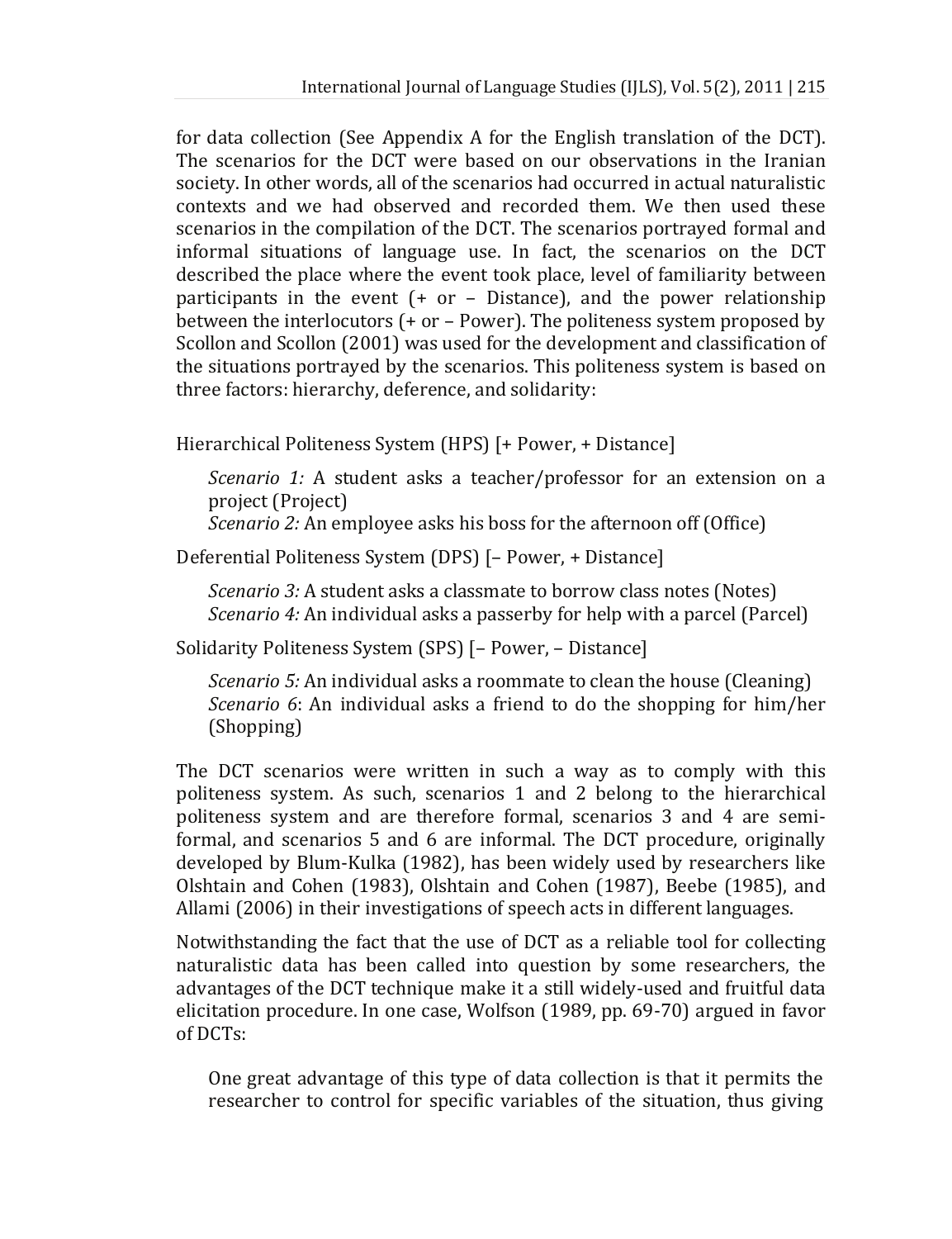coherence to the findings which may be very difficult to achieve otherwise . . . . Another great advantage . . . is that they allow investigators to collect a considerable amount of data on a given type of speech behavior within a relatively short time.

Kasper (2000) argued that a DCT is an effective means of data collection when the purpose of the study is to "inform about speakers' pragmalinguistic knowledge of the strategies and linguistic forms by which communicative acts can be implemented, and about their sociopragmatic knowledge of the context factors under which particular strategic and linguistic choices are appropriate" (p. 329). Reacting to the scenarios in a DCT, the respondent is, in fact, "providing the prototype of the variants occurring in the individual's actual speech", and hence the DCT tends to "trigger subjects' mental prototypes, while natural speech data are more likely to include atypical items" (Hill, Ide, Ikuta, Kawasaki and Ogino, 1986 cited in Kwon, 2004, pp. 341-342). For thorough evaluation of DCTs, please see McNamara and Roever (2006).

### **3.2. Participants and procedures**

The DCT was written in respondents' native language (i.e., Persian). After the compilation of the DCT, two procedures were followed for the circulation of the DCT:

- 1. We posted it on a personal website so that each visitor could voluntarily complete and submit it to us.
- 2. We sent the DCT through e-mail to Internet users who were enlisted members of famous Internet service providers in Iran.

Both of these procedures returned a total of 372 completed DCTs. As such, we had a corpus that consisted of 2232 instances of requests across different levels of situational formality (i.e., 372 responses to each scenario). Each request was then analyzed to see if it only included the head act, the head act with internal supportive moves, the head act with external supportive moves, or the head act with both internal and external supportive moves. The frequencies of supportive moves were counted and tabulated as the data for this study, which were then submitted to statistical analyses. The participants of the study belonged to four age groups (20-30 years with 25.5% of the participants, 30-40 years with 27.2%, 40-50 years with 26.6%, and 50+ years with 20.7%). Moreover, 52.4% of the participants were male and 47.6% were female. As for the level of education, 20.2% of the participants had completed primary education, 18.5% secondary education, 31.5% undergraduate college/university, and 29.8% graduate college/university (See Appendix C).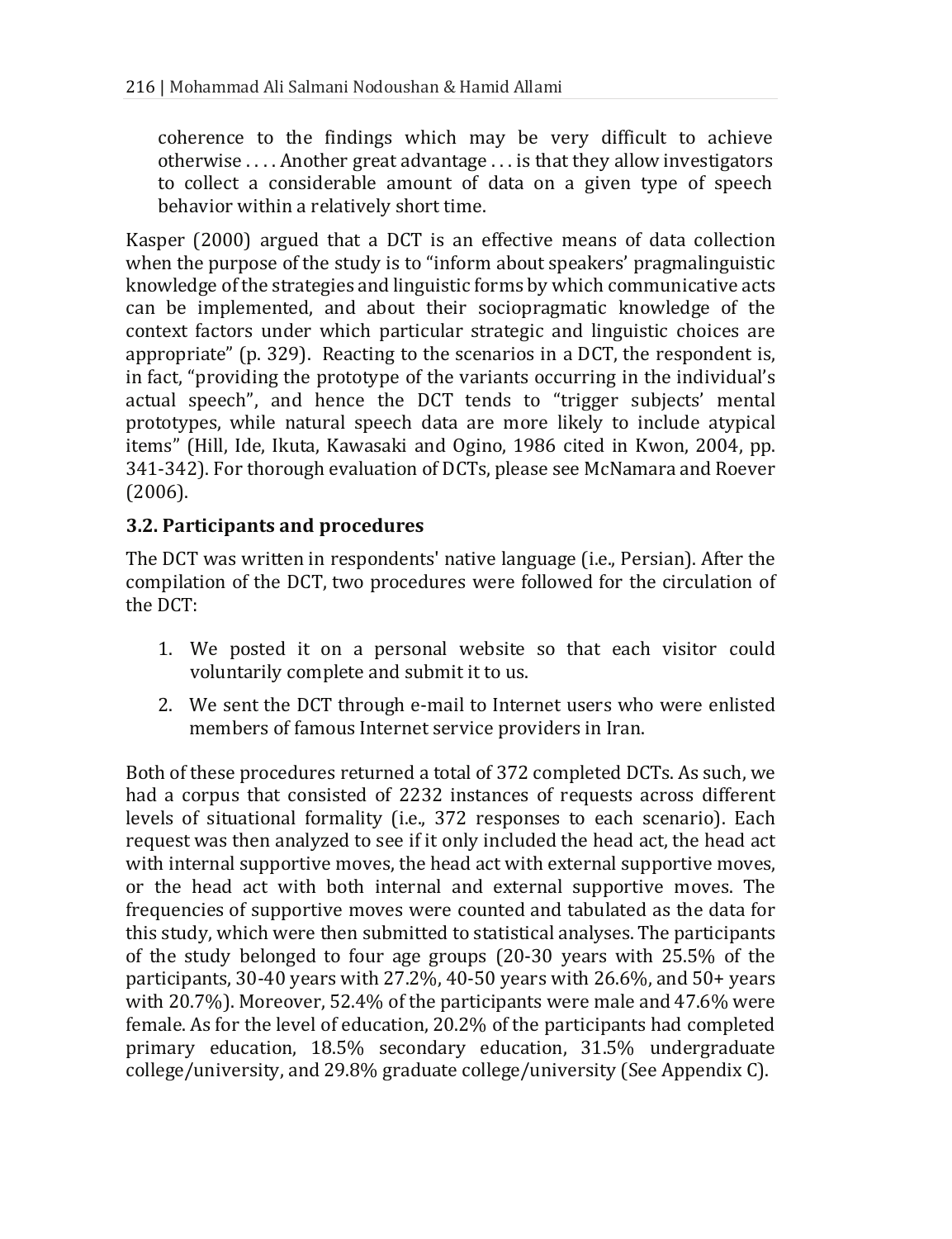#### **3.3. Data Analysis**

Responses to the DCT were then tabulated and analyzed according to the analytic frameworks proposed by Blum-Kulka, et al. (1989), Scollon and Scollon (2001), and Færch and Kasper (1989) in terms of request head acts, politeness systems, and supportive discourse moves. Request head acts were examined according to three degrees of directness discussed above (i.e., DS, CIS, and NIS). External supportive discourse moves (i.e., external modifications) that either preceded or followed the head acts were also taken into account. They included precursors, preparators, disarmers, reasons, alternatives, and positive politeness strategies. The assumption was that the use of internal and external supportive discourse moves was sensitive to degree of perceived situation seriousness. In other words, it was hypothesized that the three politeness systems proposed by Scollon and Scollon (2001) affect the frequency and type of supportive discourse moves Persian speakers employ when they perform requestive speech acts. As such, "politeness system" is the independent variable of the current study and "discourse moves" the dependent variable.

The data were then submitted to the Statistical Package for the Social Sciences (SPSS version 15.00) for analysis. Two statistical tests were employed for the analysis of the data: (a) Frequency Analysis, and (b) Kruskal-Wallis H Test.

# **4. Results**

# **4.1. Internal discourse moves**

On the whole, 372 respondents completed and returned a total of 2232 scenarios. Analyzed in terms of head acts and supportive moves, their responses afforded a total of 6048 strategies of which 2013 (33.28%) were Internal Supportive Moves (ISM), and the remaining 4035 (66.72%) External Supportive Moves (ESM). Table 1 reports the results of data analysis for ISM strategies.

Table 1

*Descriptive and Inferential Statistics for ISM Strategy Use Across Politeness Systems* 

| <b>Internal Supportive Move</b>                                   | N    | Percentage | Chi-Square | df | Sig. |  |
|-------------------------------------------------------------------|------|------------|------------|----|------|--|
| (a) Lexical Modification                                          | 1029 | 17.01%     | 328.41     |    | .000 |  |
| (b) Syntactic Modification 984                                    |      | 16.27%     | 341.31     |    | .000 |  |
| * Total Strategies Found in the Corpus $N = 6048$                 |      |            |            |    |      |  |
| ** Total ISM Strategies Found in the Corpus $n = 2013$ ; (33.28%) |      |            |            |    |      |  |
|                                                                   |      |            |            |    |      |  |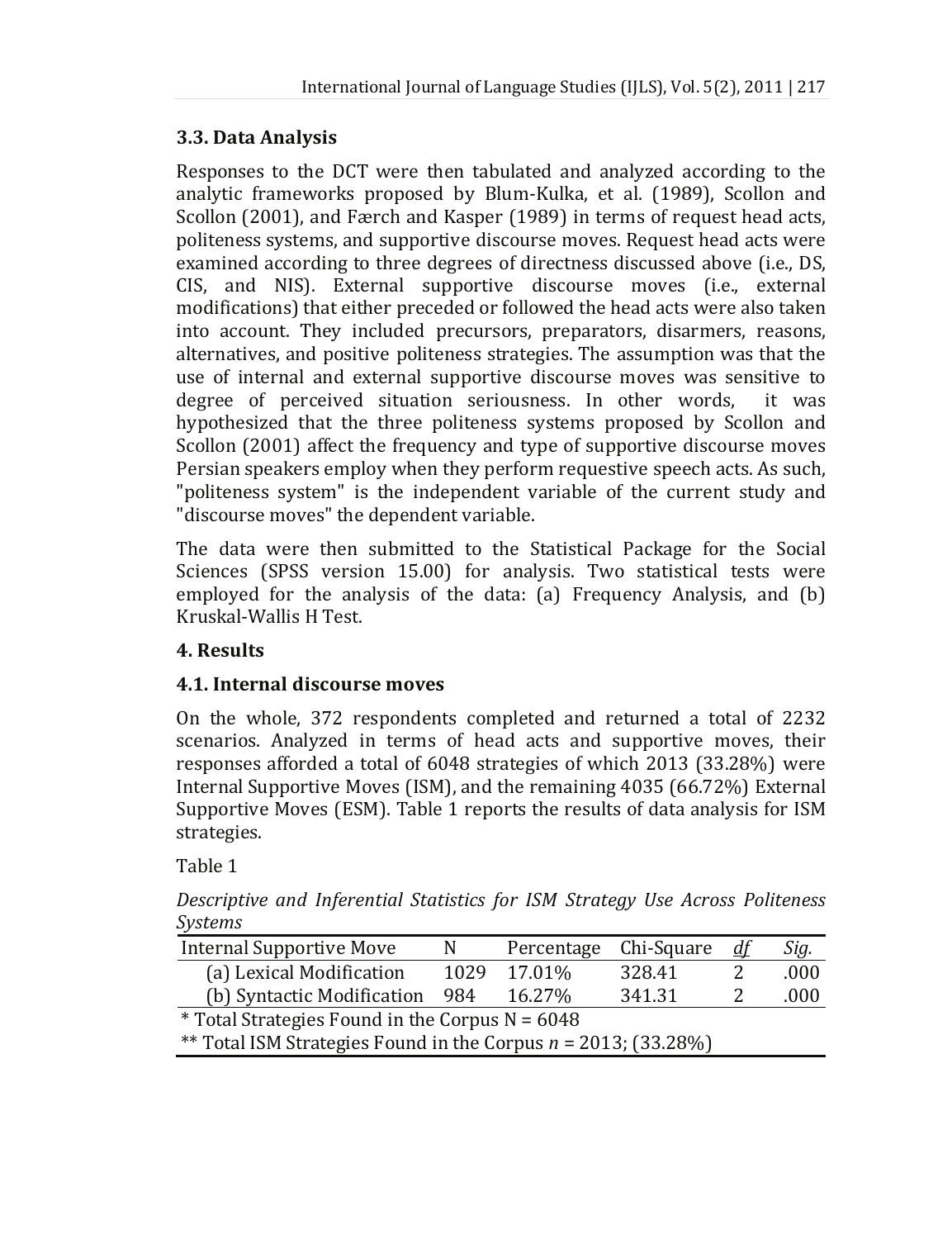The first aim of the study was to see if the use of lexical modifications was context sensitive. In our corpus, lexical modifications were found in 608 (81.72%) of the formal scenarios (i.e., Hierarchical Politeness System (HPS)), in 294 (39.52%) of the semi-formal scenarios (i.e., Deferential Politeness System (DPS)), and in only 127 (17.07%) of the informal ones (i.e., Solidarity Politeness System (SPS)). The result of Kruskal-Wallis H Statistic presented in table 1 shows that the difference in respondents' use of lexical modifications across levels of Perceived Situational Seriousness (i.e., HPS, DPS, and SPS) is statistically significant (Chi-Square = 328.41, and Asymp. Sig. = .000). The mean ranks for HPS, DPS, and SPS responses were 760.85, 520.99, and 393.66 respectively.

In our corpus, lexical modifications were, for the most part, found in Conventionally Indirect (CI) requests. We further noticed that the respondents had used two major types of lexical moves for the modification of head acts in their responses to DCT scenarios: (a) Lexical Mitigators, and (b) Mental Verbs. Lexical mitigators are words or phrases that seem to be patently "conventionalized" for use in requestive speech acts (*e.g.*, lotfan = please, momkene = is it possible, mitunam = may I, mituni = can you, baashe? = okay?). They are quite often used as devices for 'testing the waters' to see if the addressee is "willing" or "able" to act according to the request. Mental verbs like 'fekr konam' (I think), 'gamaan konam' (I imagine), nemidunam (I wonder), etc. were also used as lexical modification to request heads. Like mitigators, mental verbs, too, were, for the most part, found in CI request heads. Mental verbs, especially when used together with modal auxiliary verbs, turn the request head into a suppositional clause; they are appropriate for expressing requests in deferential and hierarchical politeness systems. The corpus indicates that mental verbs are frequently used in Persian as 'hedging' tools in DPS requests, and less so often in HPS requests. They are almost infrequently used in SPS requests.

One the whole, out of the total 2013 ISMs found in the corpus, 1029 instances were lexical modifications. Of the total 1029 lexical modifications used by the respondents, 915 (88.92%) were Mitigators and 114 (11.08%) were mental verbs. Mitigators were found in 560 (54.42%) of HPS scenario responses, in 237 (23.03%) of DPS scenario responses, and in 118 (11.46%) of the SPS ones. Mental verbs were found in 48 (04.66%) of the HPS responses, in 57 (05.53%) of the DPS responses, and in only 9 (0.9%) of the SPS responses. Table 2 reports the frequencies and percentages of Internal Supportive Move (ISM) strategies found in the corpus.

A second aim of the study was to see if perceived situational seriousness (i.e., type of politeness system) affected respondents' use of syntactic modification of request head acts. In our corpus, syntactic modifications were found in 596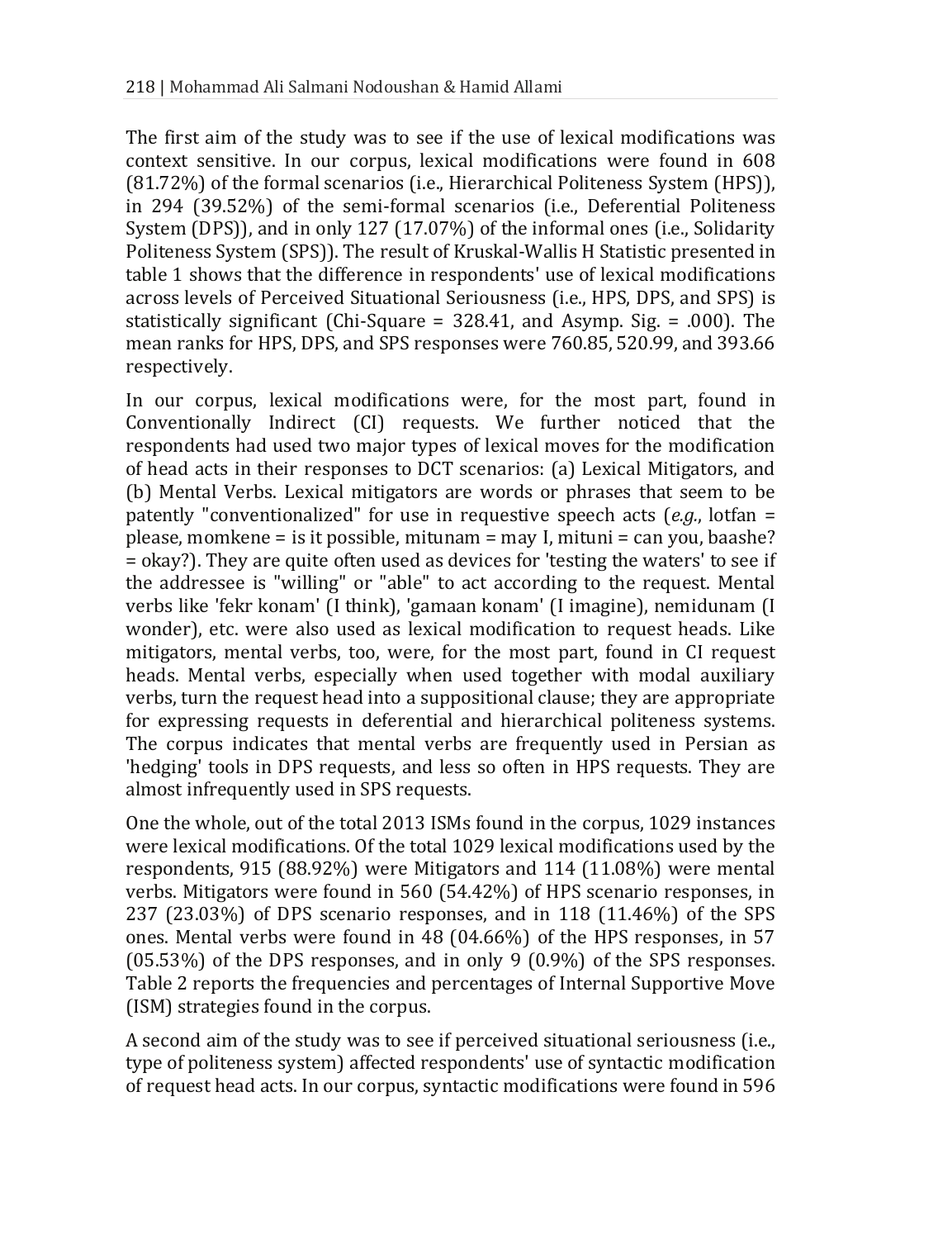(60.57%) of the HPS responses, in 283 (28.76%) of the DPS responses, and in only 105 (10.67%) of the SPS responses. The result of Kruskal-Wallis H Statistic presented in table 1 (above) shows that the difference in respondents' use of syntactic modifications across levels of Perceived Situational Seriousness (i.e., HPS, DPS, and SPS) is statistically significant (Chi-Square = 341.31, and Asymp. Sig. = .000). The mean ranks for HPS, DPS, and SPS responses were 762.44, 524.06, and 389.00 respectively.

#### Table 2

|                        | <b>Perceived Situational Seriousness</b> |        |              |        |          |          |       |       |
|------------------------|------------------------------------------|--------|--------------|--------|----------|----------|-------|-------|
|                        | <b>HPS</b>                               |        | <b>DPS</b>   |        | SPS      |          |       |       |
| Strategy               | Project                                  | Office | <b>Notes</b> | Parcel | Cleaning | Shopping | Total | $\%$  |
| Lexical                | 309                                      | 299    | 149          | 145    | 66       | 61       | 1029  | 51.1  |
| a) Use of Mitigators   | 293                                      | 267    | 123          | 114    | 64       | 54       | 915   | 45.4  |
| b) Use of Mental Verbs | 16                                       | 32     | 26           | 31     | 2        | 7        | 114   | 05.7  |
| Syntactic              | 301                                      | 295    | 143          | 140    | 56       | 49       | 984   | 48.9  |
| a) Use of Conditionals | 263                                      | 271    | 64           | 59     | 6        | 5        | 668   | 33.19 |
| b) Use of Questions    | 11                                       | 8      | 67           | 63     | 47       | 42       | 238   | 11.83 |
| c) Other               | 27                                       | 16     | 12           | 18     | 3        | 2        | 78    | 3.88  |
| Total                  | 610                                      | 594    | 292          | 285    | 122      | 110      | 2013  |       |
| Percentage             | 30.3                                     | 29.5   | 14.5         | 14.16  | 06.07    | 05.47    |       |       |

*Frequency and Percentage of Internal Supportive Move (ISM) Strategies* 

The two main types of syntactic modifications used by respondents were "conditionals" and "questions." This, of course, does not mean that other types of syntactic modifications were not identified. An interesting observation was that HPS requests employed much more "conditionals" than "questions." The opposite was true of SPS requests; the preferred syntactic strategy found in SPS requests was the use of questions rather than conditional. This finding is very important because "questions" are the default unmarked syntactic formulae for requests. On the contrary, conditionals have the potential of making requests less direct. SPS requests, being socially informal, may employ questions while HPS requests require more indirect syntactic formulae like conditionals. The frequencies for questions and conditionals for DPS requests in the corpus were roughly the same. Figure 1 shows mean rank comparisons for the two major types of ISM strategies (i.e., Lexical and Syntactic) across different levels of Perceived Situational Seriousness (i.e., HPS, DPS, and SPS).

Of the total 2013 ISM modifications, 984 were syntactic. Conditionals were found in 534 (54.27%) of HPS responses, in 123 (12.5%) of the DPS responses, and in 11 (01.12%) of the SPS requests. Questions, on the other hand, were found in 19 (1.93%) of the HPS, in 130 (13.21%) of the DPS, and in 89 (9.04%) of the SPS responses. Other types of syntactic modifications accounted for 43 (4.37%), 30 (3.05%), and 5 (0.5%) of the HPS, DPS, and SPS responses respectively. The difference between lexical and syntactic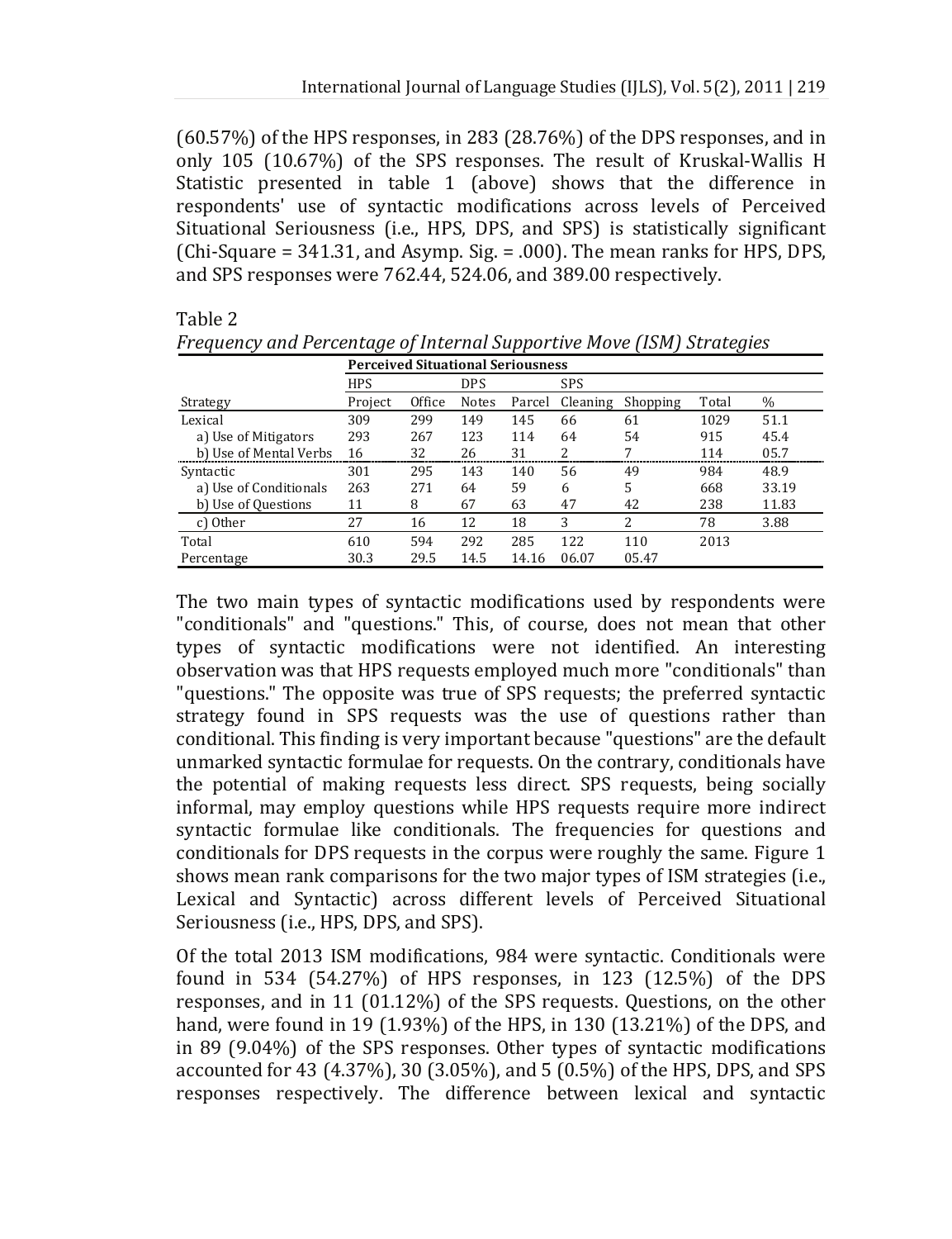modifications was not statistically significant within any of the three politeness systems. The use of lexical modifications across politeness systems was, however, significantly different. The same was true about syntactic modifications across politeness systems.



*Figure 1*. Comparison of mean ranks for syntactic and lexical ISM strategies.

Other less frequent syntactic modifications observed in our corpus included the use of 'future tense' to express 'willingness' in some SPS requests, and the use of 'subjunctive forms' in suppositional causes to make DPS requests hesitant and at the same time polite. Conditionals, subjunctives, and future tenses are internal supportive moves that may serve as a distancing tactic to express deferential politeness whereby speakers distance themselves from both their addressees and the content of the proposition expressed in the request.

# **4.2. External discourse moves**

In addition to lexical and syntactic modifications of request head acts (i.e., Internal Supportive Moves), Persian speakers quite frequently use External Supportive Moves or external modifications that either precede or follow request head acts (i.e., are pre-posed or post-posed). In some cases, it is possible to find more than one ESM in the same request. It is even possible to find both ESM and ISM modifications in a given request. As such, we decided to analyze the corpus in terms of ESM strategies as well.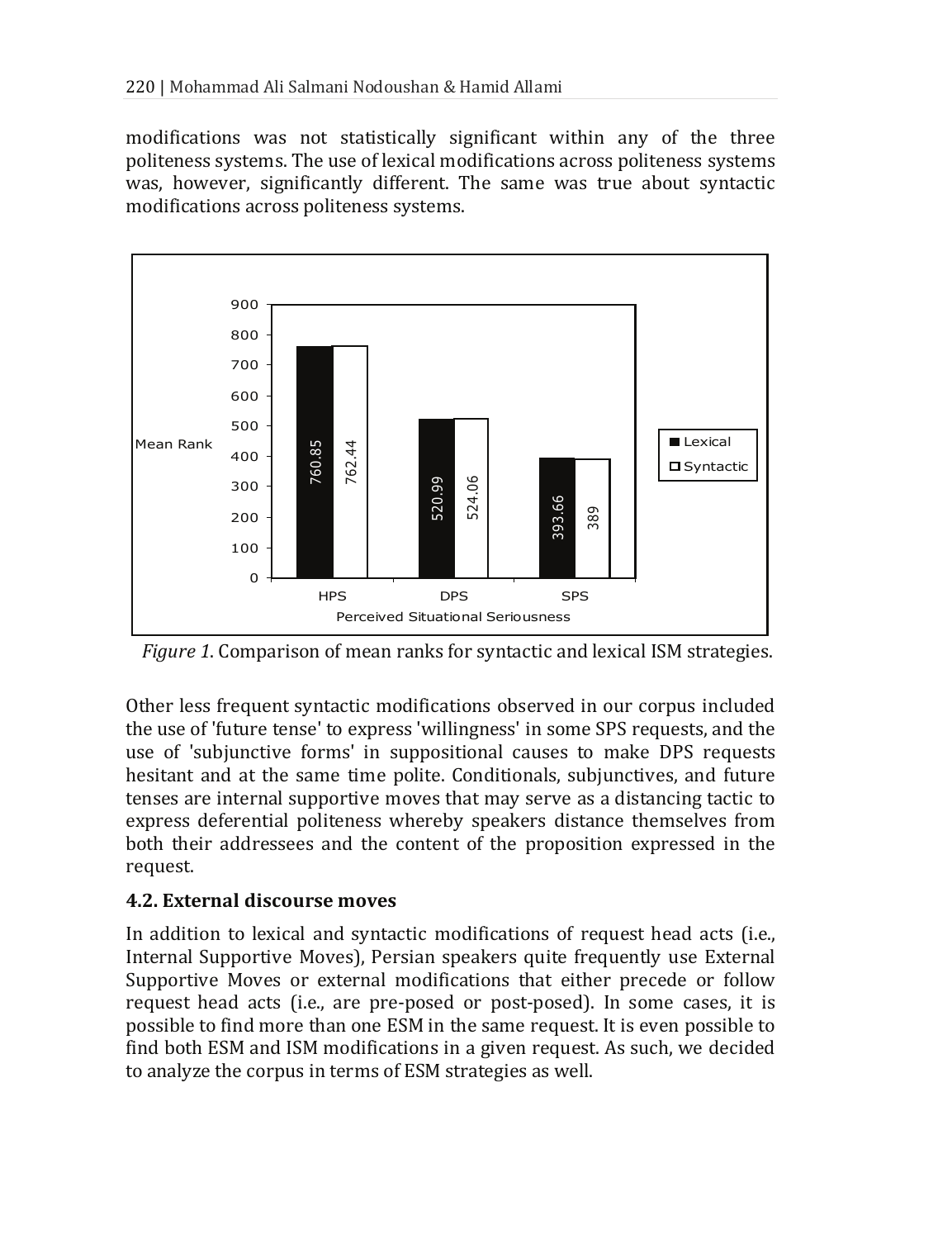Of the total 6048 strategies found in the corpus, 4035 (66.72%) were External Supportive Moves (ESM). During classification, out of the total 4035 ESM strategies found in the corpus, six types of ESM strategies were identified: Reasons (1218; 30.2%), Preparators (287; 07.1%), Disarmers (106; 02.6%), Precursors/Alerters (1025; 25.4%), Alternatives (184; 04.6%), and Positive Politeness Strategies (1215; 30.1%). Table 3 displays the results of Descriptive Analyses of ESM strategies found in my corpus.

# Table 3

|                        | <b>Perceived Situational Seriousness</b> |       |            |              |            |                                       |       |      |  |
|------------------------|------------------------------------------|-------|------------|--------------|------------|---------------------------------------|-------|------|--|
|                        | <b>HPS</b>                               |       | <b>DPS</b> |              | <b>SPS</b> |                                       |       |      |  |
| Strategy               | Project                                  |       |            |              |            | Office Notes Parcel Cleaning Shopping | Total | $\%$ |  |
| a) Reasons             | 314                                      | 338   | 226        | 6            | 243        | 91                                    | 1218  | 30.2 |  |
| b) Preparators         | 79                                       | 66    | 61         | $\mathbf{0}$ | 66         | 15                                    | 287   | 07.1 |  |
| c) Disarmers           | 12                                       | 13    | 23         | $\mathbf{0}$ | 39         | 19                                    | 106   | 02.6 |  |
| d) Precursors/Alerters | 351                                      | 344   | 164        | 43           | 49         | 74                                    | 1025  | 25.4 |  |
| e) Alternatives        | 6                                        | 12    | 71         | 47           | 19         | 29                                    | 184   | 04.6 |  |
| f) Positive Politeness | 363                                      | 351   | 232        | 120          | 83         | 66                                    | 1215  | 30.1 |  |
| Total                  | 1125                                     | 1124  | 777        | 216          | 499        | 294                                   | 4035  |      |  |
| Percentage             | 27.89                                    | 27.85 | 19.26      | 05.35        | 12.36      | 07.29                                 |       |      |  |

*Frequency and Percentage of External Supportive Move (ESM) Strategies* 

In our corpus, out of the total 4035 responses in which Persian speakers had used ESM strategies for modifying request head acts, 'Reasons' were used in 652 (16.16%) cases to modify HPS requests, in 232 (05.75%) cases to modify DPS requests, and in 334 (08.27%) cases to modify SPS requests. As a second strategy, 'Preparators' were used in 145 (03.59%) cases in HPS requests, in 61 (01.51%) cases in DPS requests, and in 81 (02.00%) cases in SPS requests. Along the same lines, 'Disarmers' had been used in 25 (0.62%) cases in HPS contexts, in 23 (0.57%) cases in DPS contexts, and in 58 (01.43%) cases in SPS contexts. Moreover, 'Precursors/Alerters' had been used in 695 (17.22%), 207 (05.13%), and 123 (03.05%) cases in HPS, DPS, and SPS requests respectively. Another category of ESM strategies was 'Alternatives'. Out of the total 4035 ESM strategies, 'Alternatives' were the dominant ESM strategy in 18 (0.44%), 118 (02.92%), and 48 (01.19%) cases in HPS, DPS, and SPS contexts respectively. The respondents had also used 'Positive Politeness Strategies' as ESMs in their responses to DCT scenarios. 'Positive Politeness Strategies' were found in 714 (17.69%) cases in HPS requests, in 352 (08.72%) cases in DPS requests, and in 149 (03.69%) cases in SPS requests. Figure 2 shows mean rank comparisons for the six major types of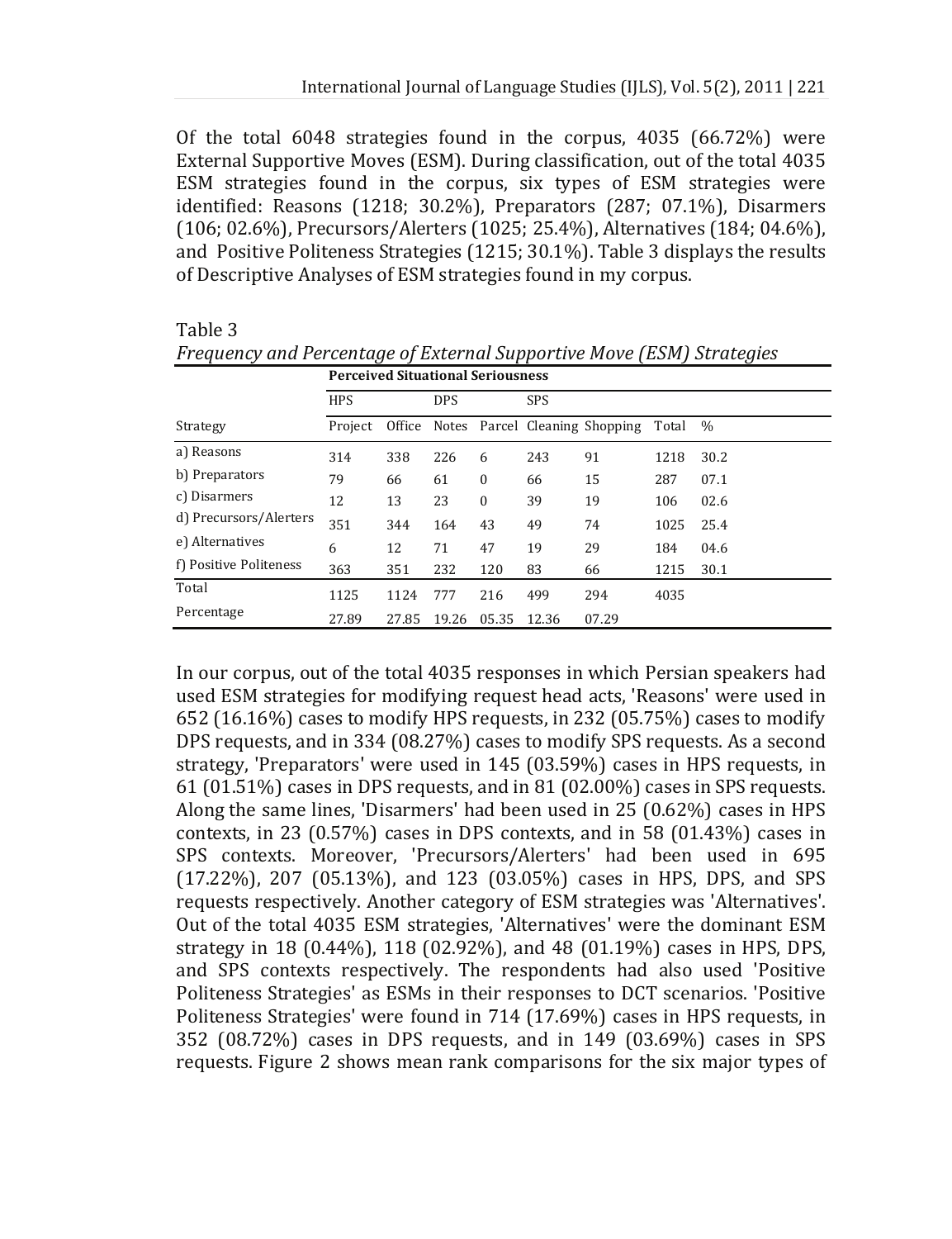ESM strategies across different levels of Perceived Situational Seriousness (i.e., HPS, DPS, and SPS).



Figure 2. Mean rank comparison for six different types of EMS strategies.

Table 4

*Descriptive and Inferential Statistics for ESM Strategy Use Across Politeness Systems* 

| <b>External Supportive Move</b>                                   | N    | Percentage | Chi-Square | df | Sig. |  |  |
|-------------------------------------------------------------------|------|------------|------------|----|------|--|--|
| (a) Reasons                                                       | 1218 | 20.14%     | 426.18     | 2  | .000 |  |  |
| (b) Preparators                                                   | 287  | 04.74%     | 007.94     | 2  | .019 |  |  |
| (c) Disarmers                                                     | 106  | 01.76%     | 014.63     | 2  | .001 |  |  |
| (d) Precursors/Alerters                                           | 1025 | 16.95%     | 588.37     | 2  | .000 |  |  |
| (e) Alternatives                                                  | 184  | 03.04%     | 055.24     | 2  | .000 |  |  |
| (f) Positive Politeness                                           | 1215 | 20.09%     | 510.10     | 2  | .000 |  |  |
| <i>*</i> Total Strategies Found in the Corpus $N = 6048$          |      |            |            |    |      |  |  |
| ** Total ESM Strategies Found in the Corpus $n = 4035$ ; (66.72%) |      |            |            |    |      |  |  |

A set of Kruskal-Wallis H Tests were conducted to determine if the differences in ESM strategy use in each politeness system (i.e., HPS, DPS, and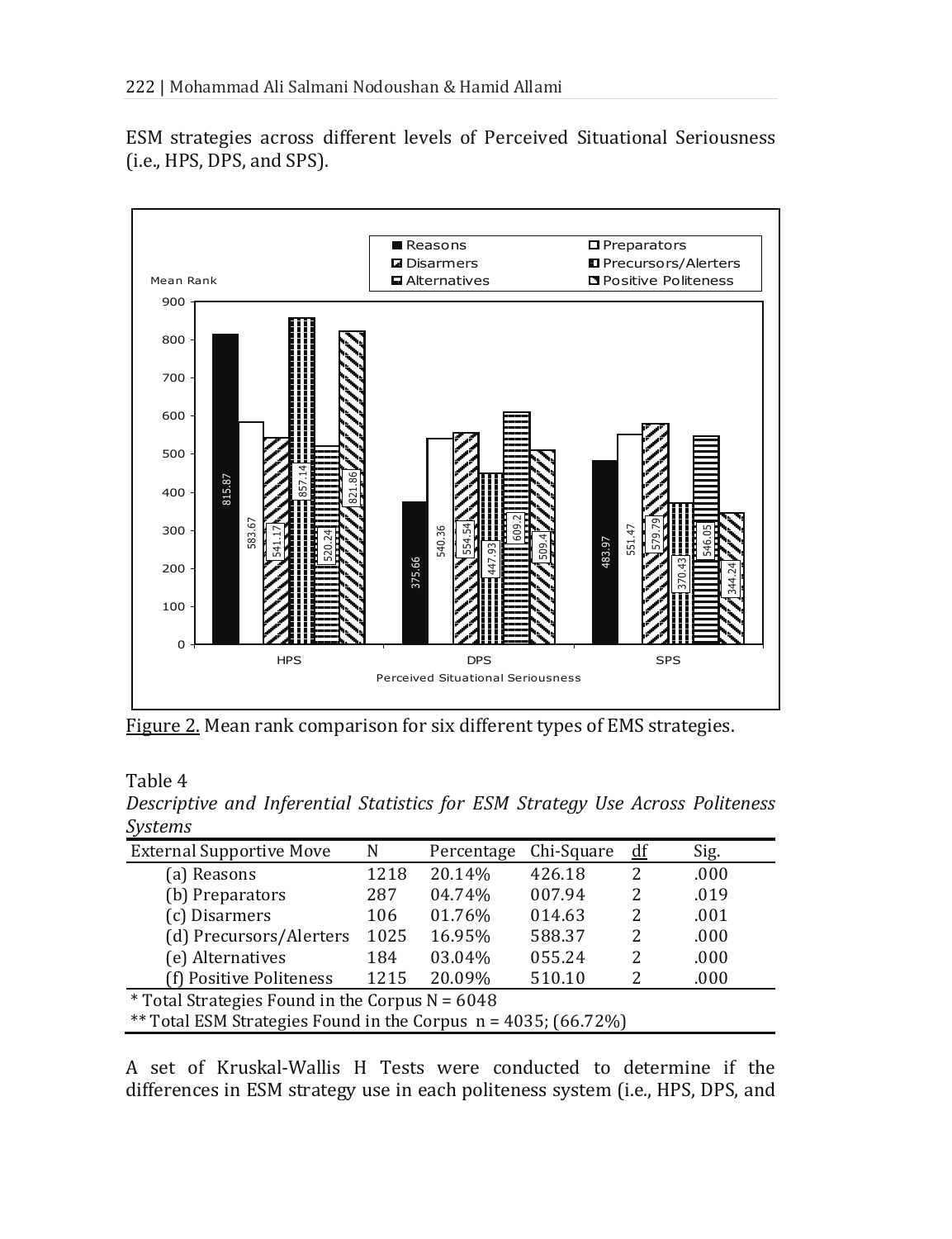SPS) were statistically significant. Table 4 displays the results of descriptive and inferential statistics for ESM strategy use across different politeness systems.

The results of Kruskal-Wallis H Statistic presented in table 4 show that the difference in respondents' use of "Reasons" across levels of Perceived Situational Seriousness (i.e., HPS, DPS, and SPS) is statistically significant  $(Chi-Square = 426.18$ , and Asymp. Sig. = .000). The mean ranks for HPS, DPS, and SPS responses were 815.87, 375.66, and 483.97 respectively. As for the second ESM strategy—Preparators—the result of Kruskal-Wallis H Statistic indicated that the difference in the use of "Preparators" across levels of Perceived Situational Seriousness was statistically significant at an alpha level of 0.05 but not at an alpha level of 0.01 (Chi-Square = 007.94, and Asymp. Sig. = .019). In this case, the mean rank for HPS was 583.67, for DPS was 540.36, and for SPS 551.47. Disarmers were also used as external modifiers. In this case, too, there was a statistically significant difference in the use of disarmers across different politeness systems (Chi-Square = 014.63, and Asymp. Sig. = .001). Here again, the mean ranks were 541.17, 554.54, and 579.79 for HPS, DPS, and SPS respectively.

A fourth type of ESM frequently used by Persian speakers in their Requestive Speech Acts was "Precursors" or "Alerters." This type of ESM was also sensitive to the type of politeness system in which the request was performed (Chi-Square = 588.37, and Asymp. Sig. = .001). In this case, the mean rank for HPS was 857.14, for DPS 447.93, and for SPS 370.43. Still another type of ESM strategy sometimes used by Persian speakers to modify request head acts is "Alternatives." The mean ranks for alternatives were 520.24, 609.20, and 546.05 for HPS, DPS, and SPS respectively. In this case, too, the observed difference in speech act performance was statistically significant across different levels of Perceived Situational Seriousness (Chi-Square = 055.24, and Asymp.  $Sig = .000$ .

The last type of ESM quite frequently found in Persian requests was "Positive Politeness Strategies." Respondents indicated that they used this type of ESM in significantly different ways across different levels of Perceived Situational Seriousness (Chi-Square =  $510.10$ , and Asymp. Sig. = .000). Here, the mean ranks were 821.86, 509.40, and 344.24 for formal, semi-formal, and informal contexts.

As discussed earlier, ESMs accounted for the majority (66.72%) of supportive moves in our corpus (n=4035). A shown in table 4, disarmers, alternatives, and preparators were the least preferred ESM among the respondents. Take the following example from the corpus; for ease of reference, the addressee's utterances have been removed from the example: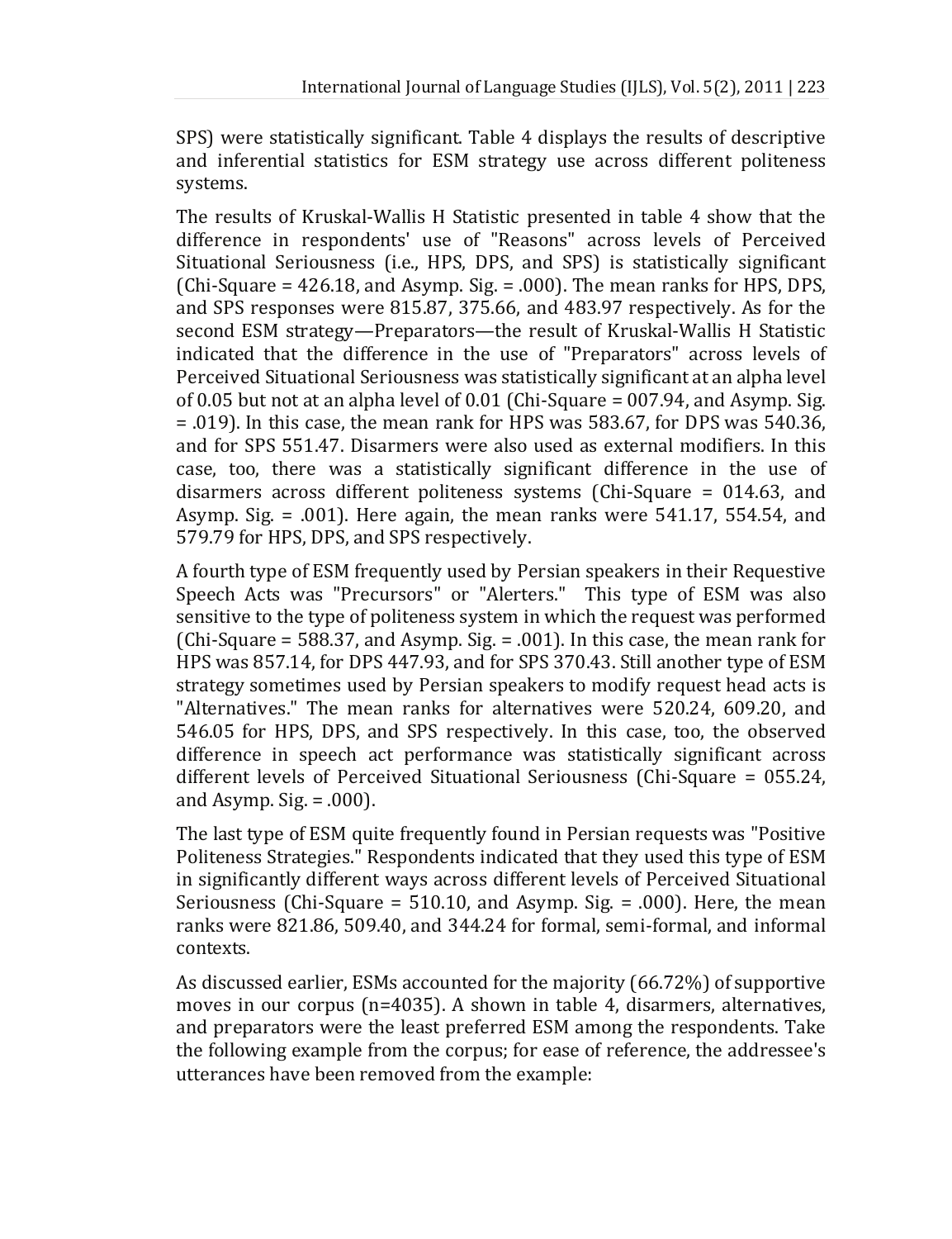| (Precursor)  | salaam.                                                               |
|--------------|-----------------------------------------------------------------------|
|              | Hi.                                                                   |
| (Preparator) | mixaastam aazet xaaheshi bekonam.                                     |
|              | I want to ask you a favor.                                            |
|              | (Preparator + ye kam miveo sabzi sehtiyaaj daaram vali baayad bemunam |
| Reason)      | xune chun daare baraam mehmun miyaad.                                 |
|              | I need some groceries but have to stay home to receive a guest.       |
| (Head Act)   | mishe sare raahet baraam bexari?                                      |
|              | Would you please buy for me on your way home?                         |
| (Disarmer)   | motmaenam ain lotfo mikoni. to vaagheaan duste xubi hasti.            |
|              | I am sure you do. You are a friend in need.                           |

Another type of ESM was the use of precursors or alerters. These are external elements which function to draw the addressee's attention to the request are 'attention getters' or 'attention grabbers'. Attention getters often happen at the beginning of the interaction. On the whole, five different types of precursors were found in our corpus: (a) titles, (b) greetings, (c) names, (d) discourse markers, and (e) apologetic formulae. Figure 3 compares the frequencies of precursors/alerters across different politeness systems.



*Figure 3.* Frequencies of precursors/alerters across politeness systems.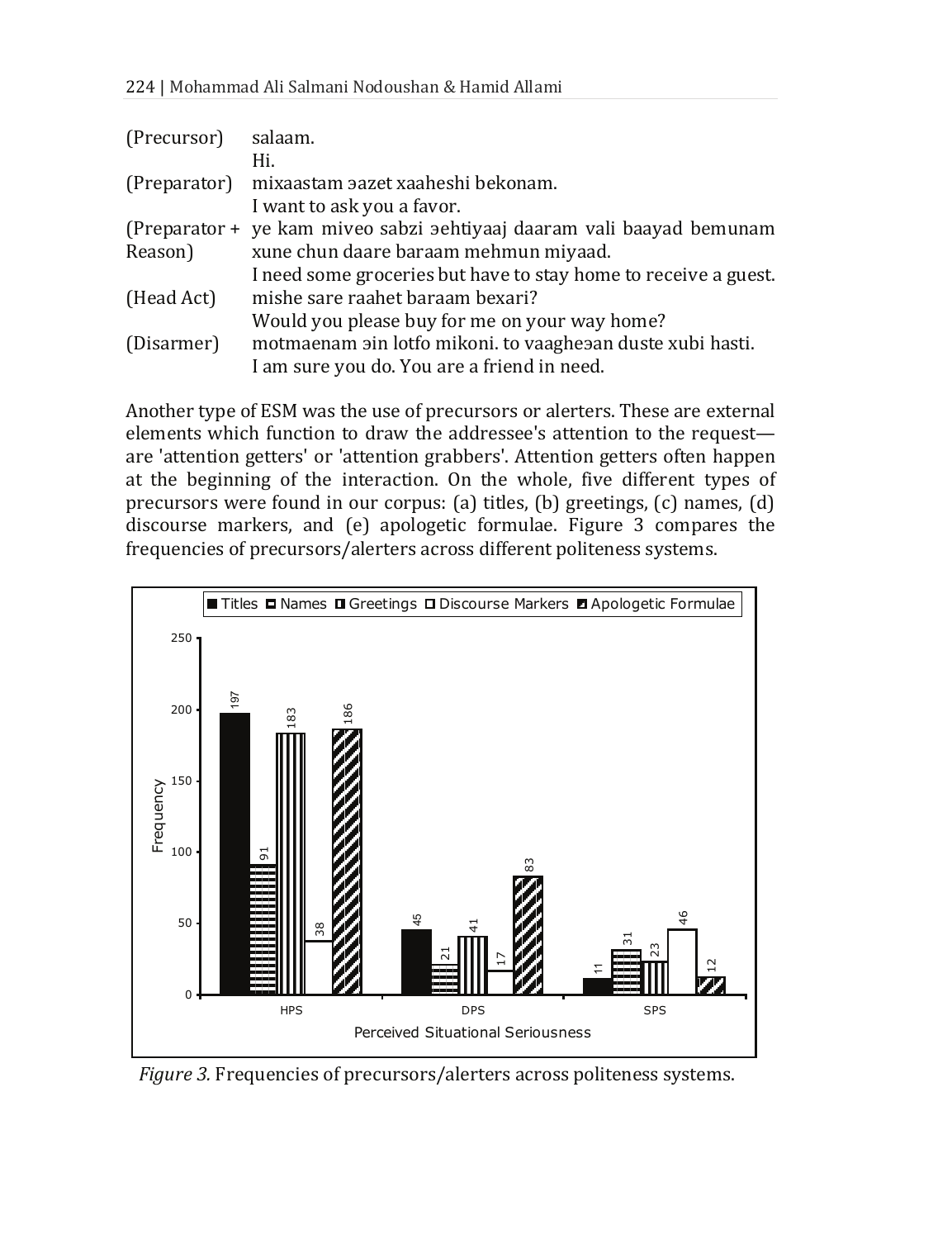Titles were quite frequently found in HPS and DPS requests (*e.g.*, 30staad = Professor; gorbaan = Sir; aaaga = Mr; xaanom = Madam) and were sometimes accompanied by greetings (salaam = Hello; hale shomaa chetore? = How are you?). Less formal greetings (*e.g.*, xubi? = Are you OK?; salaam = Hi) and addressees' first names were observed in SPS requests. This signifies the impact of power and social distance on language use. The use of titles in SPS requests was quite infrequent. Discourse markers were frequently seen in SPS requests (*e.g.*, migam = I say; bebin = look; gush kon = listen; etc.). In the rare cases where discourse markers were used in DPS or SPS requests, they were regularly used in the plural form (*e.g.*, bebinid = look (plural); seltefaat konid = listen (plural); etc.). It should be noted that in Persian 'shomaa' (meaning 'you' in the plural sense) is a sign of politeness; the clitic or PROending '-id' (*e.g.*, 'bebin + id = bebinid' which changes the singular verb 'bebin' [meaning look] into the plural form 'bebinid') was also found in HPS and DPS requests. Apologetic formulae, however, were found to be more appropriate for HPS and DPS requests (e.g., **30Zr** mixaam ke mosadde **30ghaatetun** misham = Sorry to bother you; bebaxshid = excuse me; mazerat mixaam = sorry to bother; etc.). In general, precursors/alerters were found in 1025 (25.4%) of the total 4035 ESM strategies.

Reasons were the most preferred ESMs, and accounted for 1218 (30.2%) out of the total 4035 external modifications (see table 3 above). Reasons occurred across all politeness systems as either pre-posed or post-posed modifications. By employing reasons, addressors may explain to addressees why they 'have to' make the request. Take the following example from our corpus:

| Reason     | man midunam ke baayad taklifamo aemruz tahvil midaadam      |  |  |  |  |  |  |  |
|------------|-------------------------------------------------------------|--|--|--|--|--|--|--|
|            | vali mariz budamo natunestam be moge sanjaameshun           |  |  |  |  |  |  |  |
|            | bedam.                                                      |  |  |  |  |  |  |  |
|            | I know that I was obliged to submit my homework today but I |  |  |  |  |  |  |  |
|            | was sick and could not finish it.                           |  |  |  |  |  |  |  |
|            | Request Head lotfan yek hafteye dige behem mohlat bedin.    |  |  |  |  |  |  |  |
|            | Please give me a one-week extension.                        |  |  |  |  |  |  |  |
| Positive   | aalbatte aaga baratun momkene. xaaheshi mikonam.            |  |  |  |  |  |  |  |
| Politeness |                                                             |  |  |  |  |  |  |  |
|            | Of course, if you can. Please.                              |  |  |  |  |  |  |  |

In this example, the request head has been further modified by the clause "salbatte saga baratun momkene" (Of course, if you can). This kind of modification is an example of positive politeness whereby the addressor signals to the addressee that s/he does not like to appear impolite by leaving the addressee with the possibility of rejecting the request. To appear polite, the addressee is socially but tacitly expected to accept the request. Positive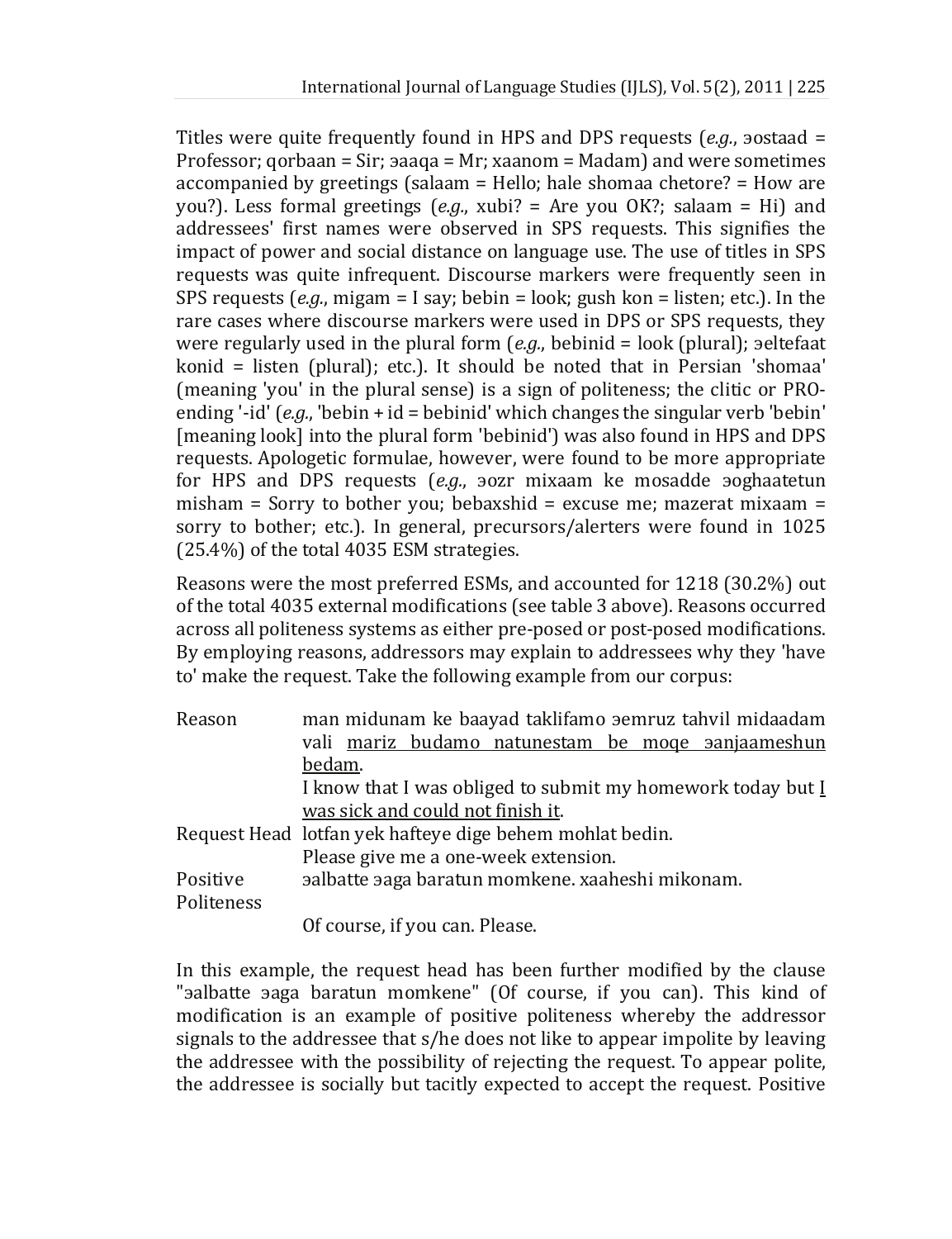politeness strategies were quite frequent in HPS and DPS requests. They were used in SPS requests too, but their frequency was not as high in comparison to HPS and DPS requests.

In some of their responses to DCT scenarios, the respondents had used "Alternatives" as external modifications to request heads. Alternatives are clauses in which the addressor implies a commitment for something in exchange for the favor he receives from the addressee. As such, they often imply cooperation on the part of the addressor. Take the following example from the corpus; for ease of reference, the addressee's utterances have been removed from the example:

| (Precursor)   | salaam aostad.                                             |  |  |  |  |  |  |  |
|---------------|------------------------------------------------------------|--|--|--|--|--|--|--|
|               | Hello, professor.                                          |  |  |  |  |  |  |  |
| (Preparator)  | bebaxshid mozaahem misham, mitunam<br>ye xaaheshi          |  |  |  |  |  |  |  |
|               | hekonam?                                                   |  |  |  |  |  |  |  |
|               | Sorry to bother you. Can I ask a favor?                    |  |  |  |  |  |  |  |
| (Reason)      | man chand ruz mariz budamo natunestam taklifamo tamum      |  |  |  |  |  |  |  |
|               | konam.                                                     |  |  |  |  |  |  |  |
|               | I was sick a few days and, could not finish my assignment. |  |  |  |  |  |  |  |
| (Head Act)    | aaga momkene, mixaastam mohlate bishtari behem bedin.      |  |  |  |  |  |  |  |
|               | If possible, I wanted to ask for some extension.           |  |  |  |  |  |  |  |
| (Alternative) | dar aavaz qol midam perojeye kaameltari tahvil bedam.      |  |  |  |  |  |  |  |
|               | I promise to hand in a more precise assignment.            |  |  |  |  |  |  |  |

In this example, there were ten conversational turns (five by the students and five by the instructor). The student has used four types of external modifications (three pre-posed ESMs and one post-posed ESM). The request head itself has also been mitigated by the use of "aaga momkene" (if possible), and the clitic "-in" which is the conversational version of the plural PROending "-id" (which changes "singular" verbs into "plural" to make them more polite). In fact, this clitic is a politeness marker in standard Persian and in most regional dialects of Persian.

Another type of ESM found in the corpus was the use of positive politeness strategies. Three types of positive politeness strategies were seen in the corpus: (a) agreement, (b) gratitude, and (c) empathy. Take the following examples:

(agreement) saga baraatun maqdur nist, seshkaali nadare.

If you cannot make it, that is okay.

- (empathy) saga semkaan pazir nabaashe, seshkaali nadaare. If it is not possible, that is okay.
- (gratitude) saga sin lotfo bekonin xeili xeili mamnunetun misham. I would really, really appreciate it if you do me this favor.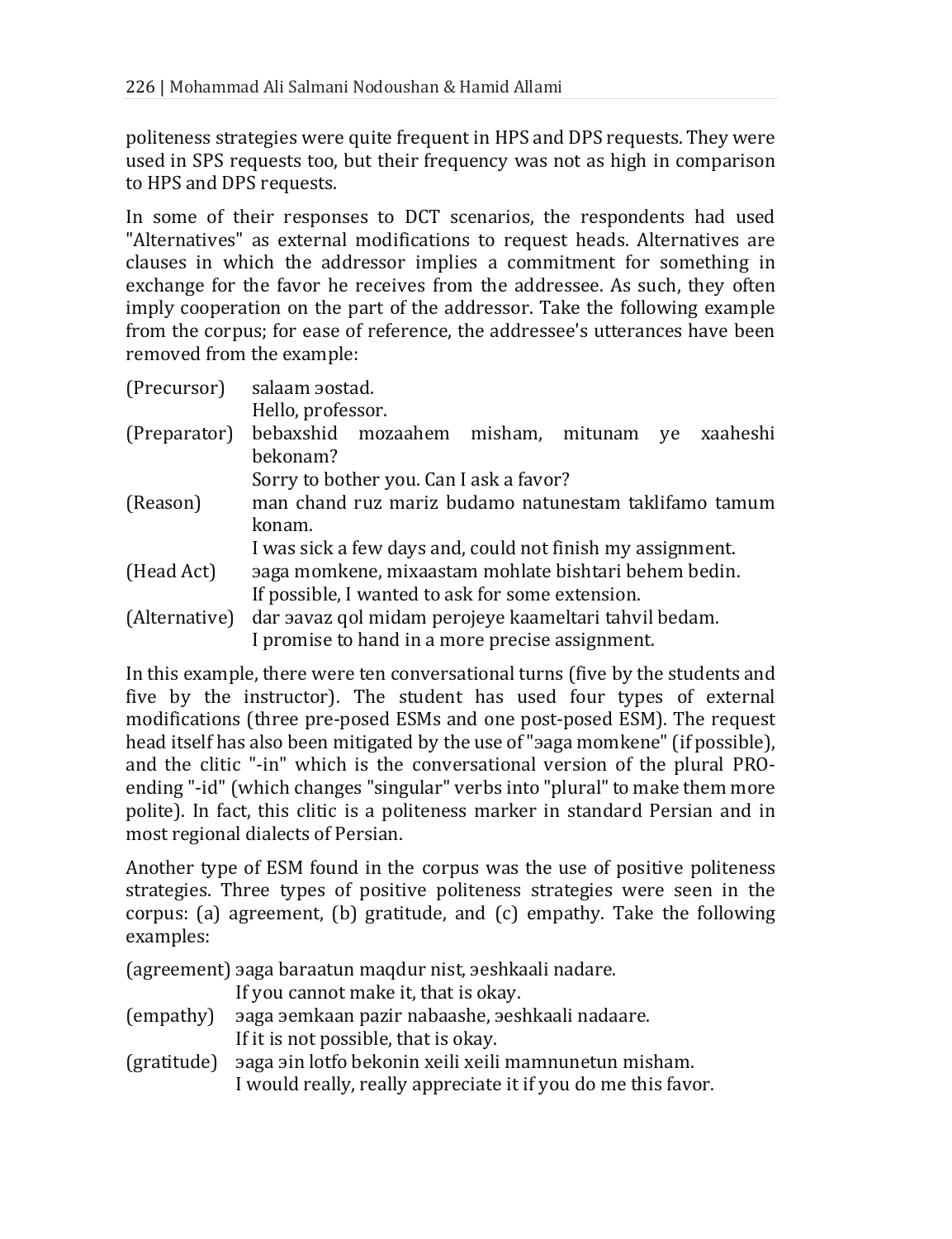Empathy was often achieved through making ESMs impersonal (compare 'aaga baraatun maqdur nist' with 'aaga aemkaan pazir nabaashe'). A further point I noticed in my corpus was that 'passive voice' and 'intensifiers' were frequently used a positive politeness strategies. Like alternatives, positive politeness ESMs were usually post-posed. Positive politeness strategies were more frequent in HPS and DPS requests indicating that "power" and "distance" are factors that control the use of this type of ESM whereby making its use situation-dependent.

### **5. Discussion**

The goal of the present study was to gain insights into performance of the communicative act of requesting in Persian. Specifically, our aim was to examine from a pragmatic approach the internal and external supportive moves which are used by Persian speakers in producing requests.

A general result of the inquiry showed that the use of both ISM and ESM strategies is situation dependent. HPS requests, it was found, required the greatest number of discourse moves (both internal and external). DPS requests were second in rank in terms of the frequency of use of ESMs and ISMs. In SPS requests, however, fewer ESM and ISM strategies were observed. As such, it can be concluded that 'perceived situational seriousness' is the main motivation behind the use of ISM and ESM strategies in Persian requests. The findings of the present study also indicate that direct requests (DS), where used, were signs of 'closeness', 'affiliation', or 'solidarity'. This finding is consistent with the results of studies that focused on German and Polish cultures (Pavlidou, 2000; Wierzbicka, 2003).

The results further indicated that the participants in the study were more inclined to employ External Supportive Moves than Internal Supportive Moves. Detailed analysis showed that lexical modifications including Lexical Mitigators and Mental Verbs were often found in Conventionally Indirect requests. The results also indicated that mental verbs were mostly used as 'hedging' tools in DPS requests, and less in HPS requests. However, the type of politeness system was found to affect respondents' use of syntactic modification (conditionals, subjunctives, and future tenses) of request head acts more in HPS responses than in DPS and SPS responses.

The results also showed that the participants made use of 'reason' as an external modifier more than others. They were found to be used as indirect strategies for two purposes: (a) to mitigate the illocutionary force of the request, and (b) to smooth conversational interaction. This is in line with Brown and Levinson's (1987) claim that providing reasons makes the request more polite and can convey either positive or negative politeness. Other ESM, including disarmers, alternatives, and preparators, were the least preferred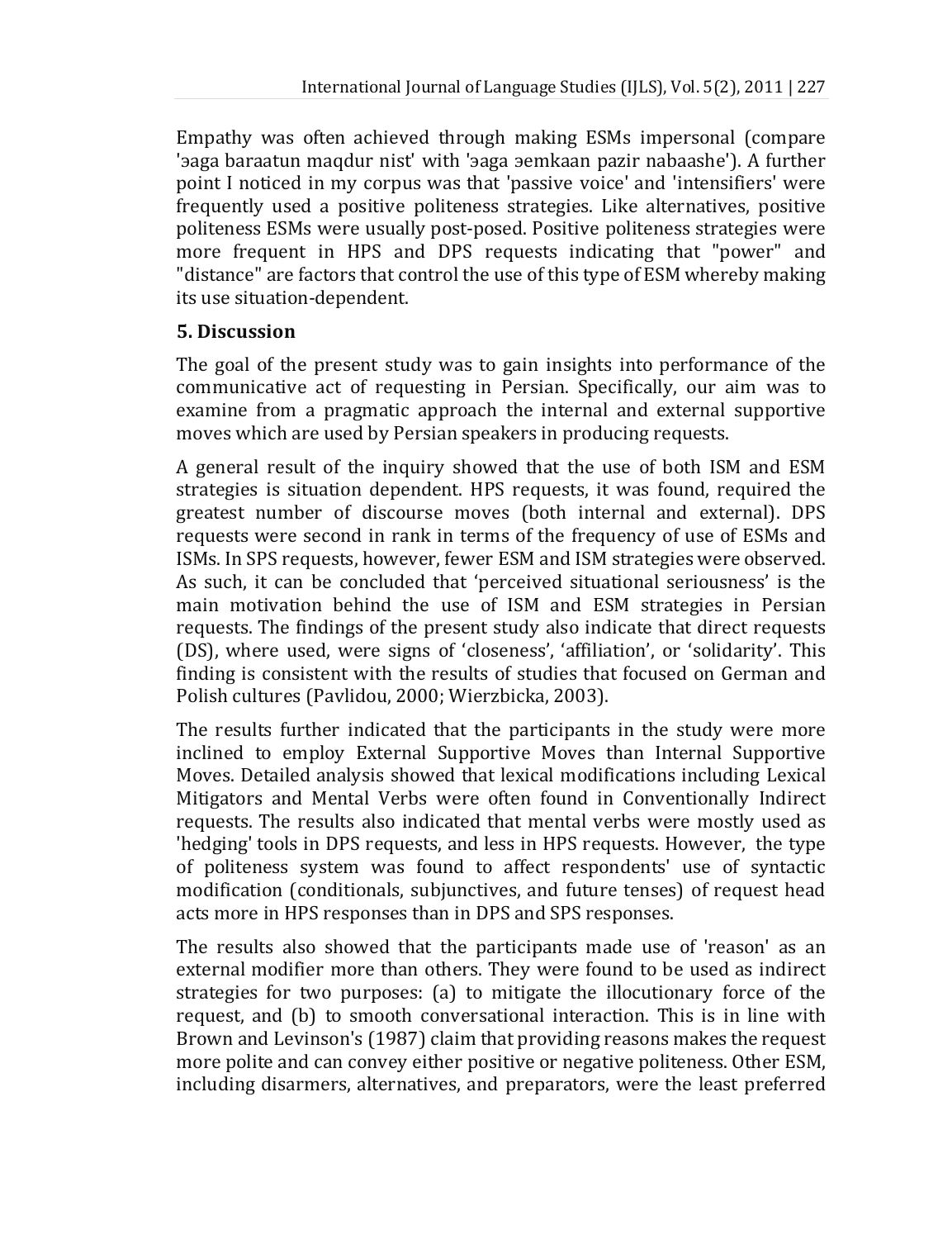among the respondents. Preparators, where used, had either or both of the two functions: (a) to prepare the hearer for an upcoming request, and/or (b) to introduce the request. Disarmers, too, were used infrequently. It is quite easy to understand why. As Marquez-Reiter (2000) rightly says, speakers employ disarmers in their requests only when they want to provide "reasons to 'disarm' the addressee from the possibility of refusal" (p.93). As such, disarmers oppose 'positive politeness'. They are, therefore, least expected in HPS and DPS requests. Another interesting observation in our corpus was that neither disarmers nor preparators had been used in the "parcel" scenario. The explanation might be that, in the "parcel" scenario, the addressee is present in the event and can see for himself/herself what is going on. So, there is no need for the addressor to use preparators to modify the request. Moreover, there is a tacit ethical assumption that the addressee is expected to help the addressor in this social setting. As such, disarmers are not needed either. Concerning the use of precursors or alerters, the present study found five different types of precursors (titles, greetings, names, discourse markers, apologetic formulae) to be employed more frequently.

It was also found that positive politeness strategies as a type of ESM were often used in Persian requests to balance pragmatic clarity and noncoerciveness whereby allowing the interlocutors to end their conversational interactions successfully and politely. This finding is consistent with the results of studies done by Blum-Kulka (1987) and Marquez-Reiter (2002). Very often, the aim of positive politeness is to leave the addressee with the possibility of rejecting the request; they allow the listener freedom from imposition. As such, they stand against disarmers.

#### **6. Conclusion**

The results of this study cannot be generalized to all native speakers of Persian, but rather, can only be taken as an indicator of "appropriate" conduct when initiating a request in Persian. Replications of the study in which other means of data collection and larger subject populations are involved will definitely shed light on the issues of "socio-economic" and "gender" differences in requestive speech act behavior. Finally, other studies may examine requests in the light of prosodic features of speech.

#### *The Authors*

Mohammad Ali Salmani Nodoushan has received a PhD in Applied Linguistics from the University of Tehran, an MA in Applied Linguistics from the University of Isfahan, and a BA in Teaching English as a Foreign Language (TEFL) from Shiraz University. He has also mastered IT and Statistical Analysis skills. He has over 20 years of teaching experience and has taught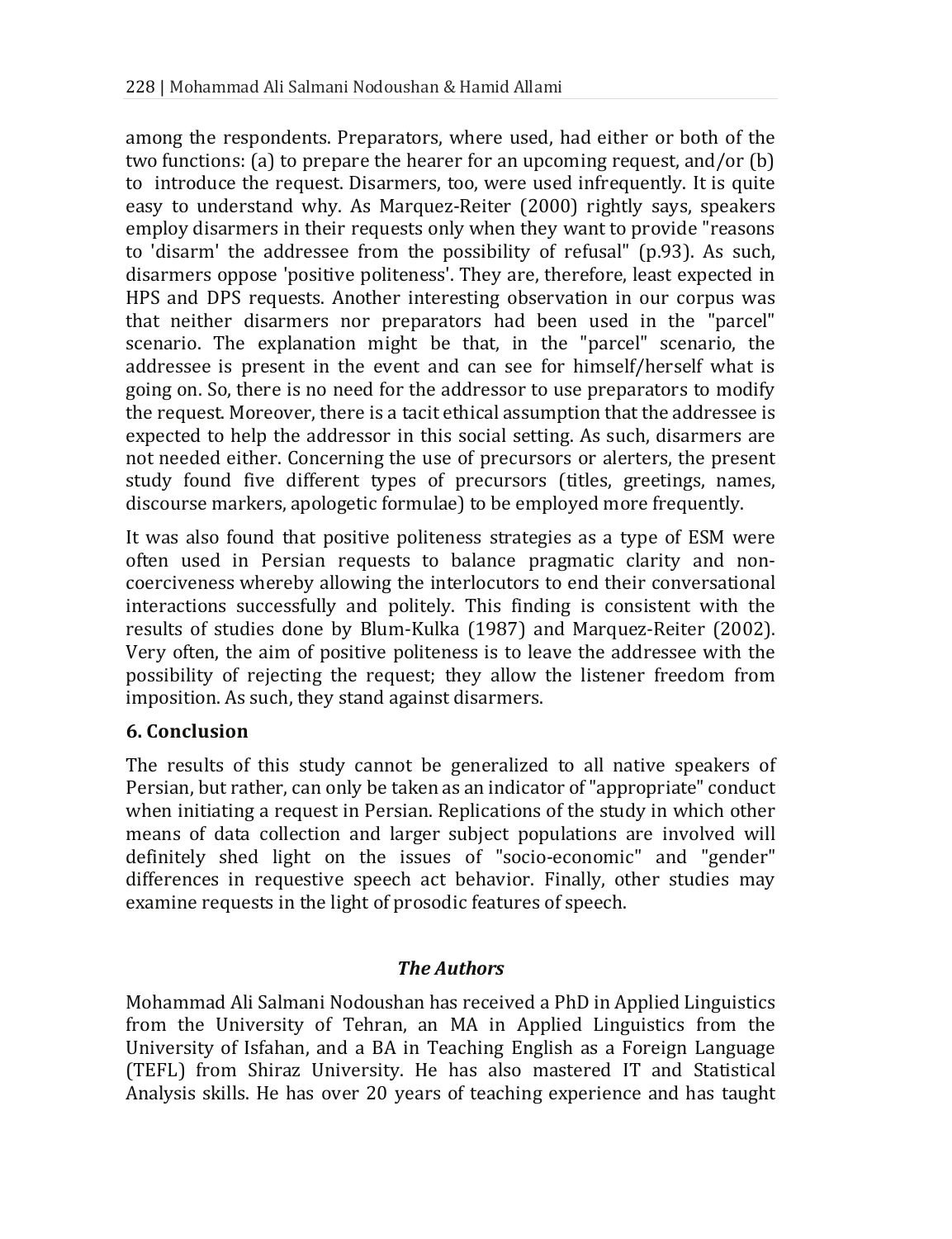major EFL courses at under-graduate and graduate levels. The main courses he has taught include Language Testing, English for Specific Purposes (ESP), and Critical Appraisal of Language Teaching Methodology. He has published over 40 scholarly papers in international journals including Teaching and Teacher Education, Speech Communication, TESL Canada Journal, and so on. In addition, he has published 4 books. He is a member of the editorial boards of several international scholarly journals. His main areas of interest include language testing and pragmatics.

Hamid Allami is assistant professor in applied linguistics at Yazd University, Iran. He has published several papers in scholarly journals both national and international. His main areas of interest include Discourse Analysis, Interlanguage Pragmatics and Sociolinguistics.

#### **References**

- Allami, H. (2006). A sociopragmatic analysis of griping: The case of Iranian students. *The Linguistics Journal*, *1*(1), 59-76.
- Beebe, L. M. (1985). Speech act performance: A function of the data collection procedure? Paper presented at the 18th Annual TESOL Convention, New York, April.
- Blum-Kulka, S. (1982). Learning to say what you mean in a second language: A study of the speech act performance of learners of Hebrew as a second language. *Applied Linguistics 3*(1).
- Blum-Kulka, S. (1987). Indirectness and politeness in requests: Same or different? *Journal of Pragmatics*, *11*, 131-146.
- Blum-Kulka, S. (1989). Playing it safe: The role of conventionality in indirectness. In S. Blum-Kulka, J. House, & G. Kasper (Eds.), *Crosscultural pragmatics: Requests and apologies* (pp.37-70). Norwood, NJ: Ablex Publishing.
- Blum-Kulka, S., House, J., & Kasper, G. (Eds.). (1989). *Cross-cultural pragmatics: Requests and apologies*. Norwood: Ablex Publishing.
- Brown, P., & Levinson, S. (1987). *Politeness: Some universals in language use*. Cambridge: Cambridge University Press.
- Clark, H. (1979). Responding to indirect speech acts. *Cognitive Psychology*, *11*, 430-477.
- Clark, H., & Schunk, D. (1980). Polite responses to polite requests. *Cognition 8*, 111-143.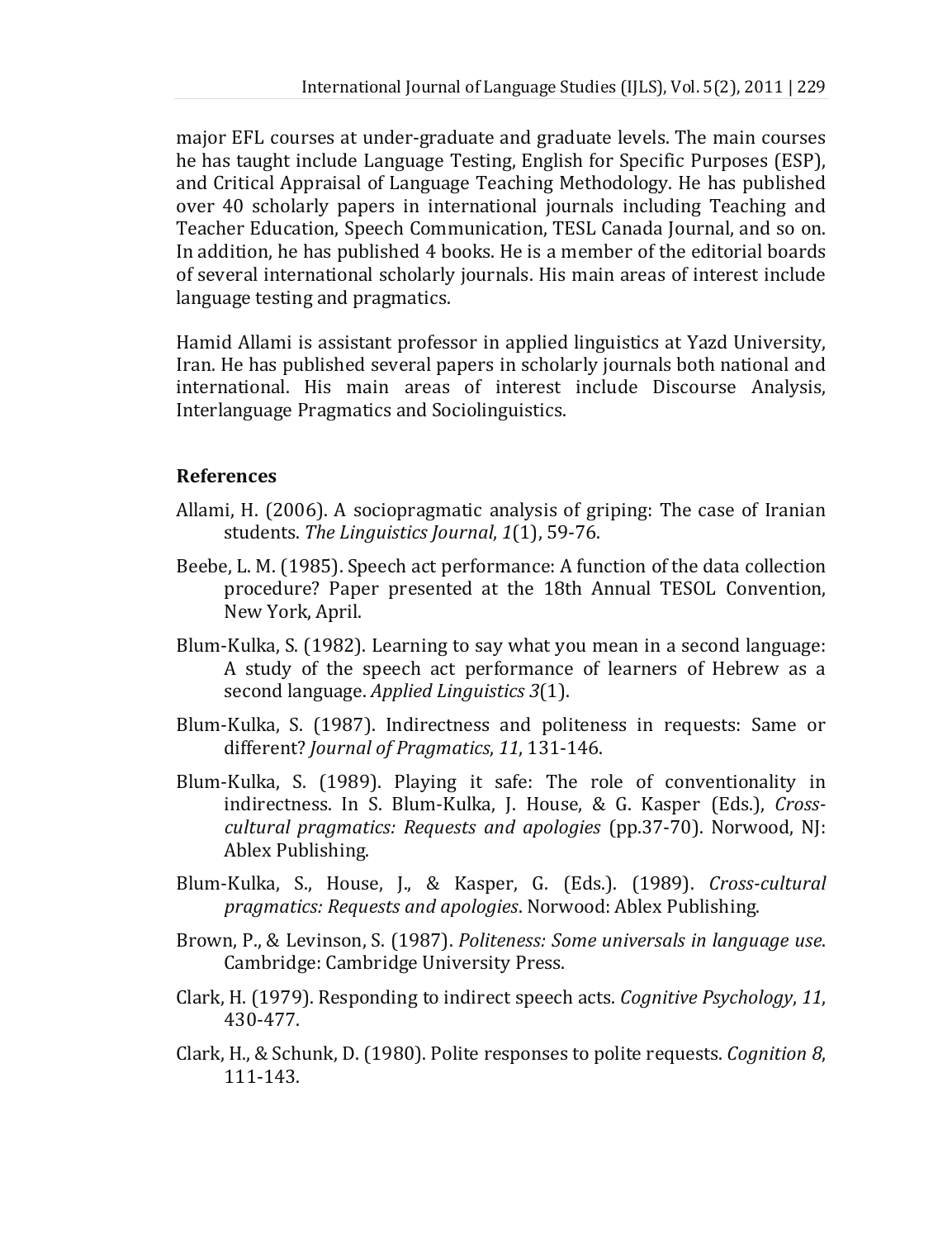- Færch, C., & Kasper, G. (1989). Internal and external modification in interlanguage request realization. In S. Blum-Kulka, J. House, & G. Kasper (Eds.), *Cross-cultural pragmatics: Requests and apologies* (pp. 221-247). Norwood, NJ: Ablex Publishing.
- Félix-Brasdefer, J. C. (2005). Indirectness and politeness in Mexican requests. In D. Eddington (Ed.), *Selected Proceedings of the 7th Hispanic Linguistics Symposium* (pp. 66-78). Somerville, MA: Cascadilla Proceedings Project.

Fraser, B. (1990). Perspectives on politeness. *Journal of Pragmatics*, *14*, 219- 236.

- Goffman, E. (1967). *Interaction ritual*: *Essays on face to face behavior*. Chicago, IL: Aldine Publishing Company.
- Hill, B., Ide, S., Ikuta, S., Kawasaki, A., & Ogino, T. (1986). Universals of linguistic politeness. *Journal of Pragmatics, 10*, 343-371.
- House, J., & Kasper, G. (1981). Politeness markers in English and German. In F. Coulmas (Ed.), *Conversational routine* (pp. 157–185). The Hague, The Netherlands: Mouton de Gruyter.
- Kasper, G. (2000). Data collection in pragmatics research. In H. Spencer-Oatey (Ed.), *Culturally speaking* (pp. 316-341). New York: Continuum.
- Kwon, J. (2004). Expressing refusals in Korean and in American English. *Multilingua*, *23*, 339-364.
- Lakoff, R. (1973). The logic of politeness, or, minding your p's and q's. *Chicago Linguistic Society*, *9*, 292-305.
- Leech, G. (1983). *Principles of pragmatics*. New York: Longman.
- Márquez-Reiter, R. (2000). *Linguistic politeness in Britain and Uruguay: A contrastive study of requests and apologies*. Philadelphia, PA: John Benjamins.
- Márquez-Reiter, R, (2002). A contrastive study of conventional indirectness in Spanish: Evidence from Peninsular and Uruguayan Spanish. *Pragmatics, 12*(2), 135-151.
- McNamara, T., & Roever, C. (2006). *Language testing: The social dimension*. London: Blackwell Publishing.
- Nikula, T. (1996). *Pragmatic force modifiers*: *A study in interlanguage pragmatics*. Jyväskylä: University of Jyväskylä.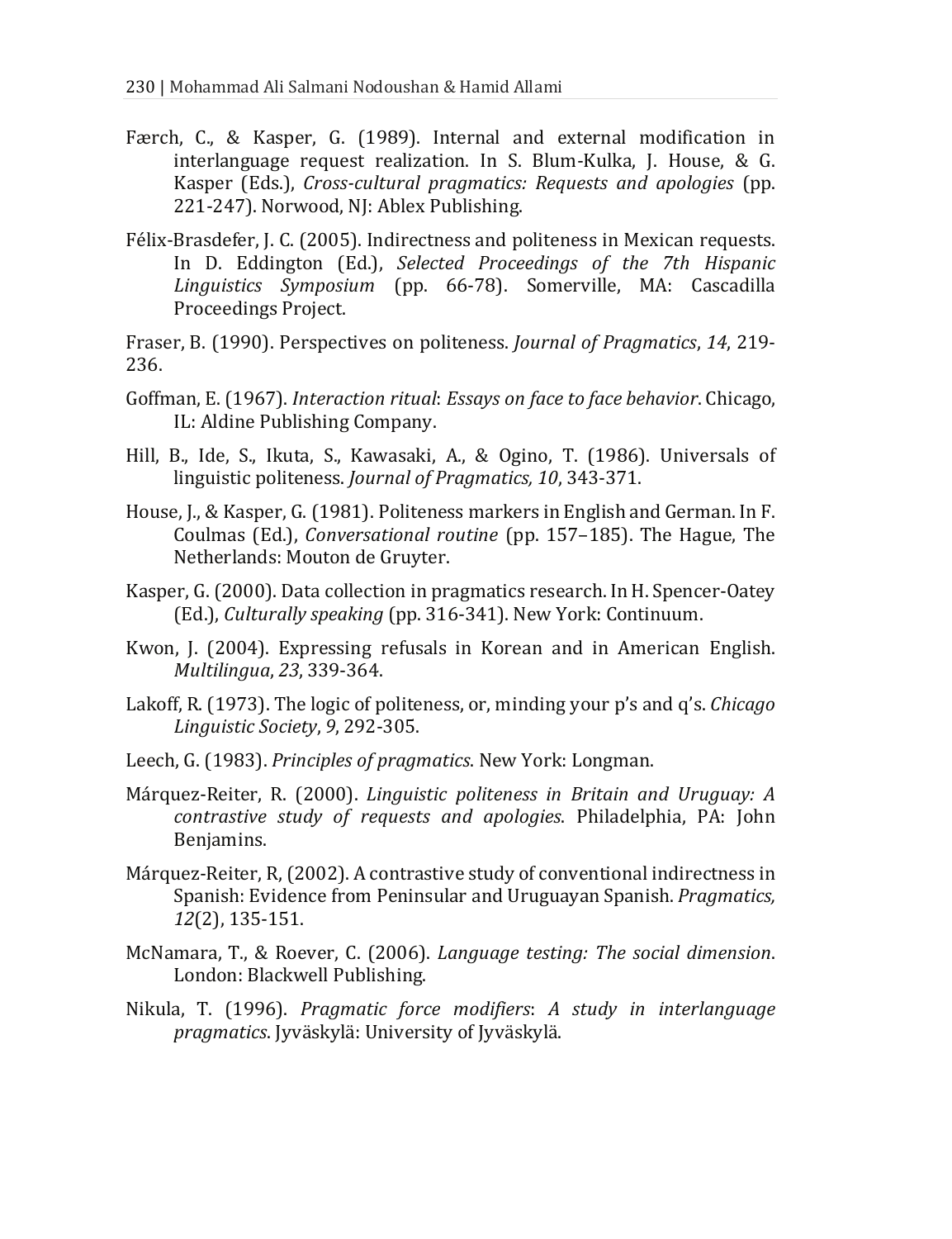- Olshtain, E., & Cohen, A. (1983). Apology: A speech act set. In N. Wolfson, & E. Judd (Eds.), *Sociolinguistics and language acquisition*. Rowley, Mass: Newbury House.
- Olshtain, E., & Cohen, A. (1987). The learning of complex speech act behavior. Paper presented at the Colloquium on TESOL and Sociolinguistics, 8th Annual TESOL Convention, Miami, Florida.
- Pavlidou, T. (2000). Telephone conversations in Greek and German: Attending to the relationship aspect of communication. In H. Spencer-Oatey (Ed.), *Culturally speaking: Managing rapport through talk across cultures* (pp. 121-140). London: Continuum.
- Safont, M. P. (2005). *Third language learners*: *Pragmatic production and awareness*. Clevedon: Multilingual Matters.
- Scollon, R., & Scollon, S. (2001). *Intercultural communication* (2nd ed.). Maiden, MA: Blackwell Publishers.
- Searle, J. (1975). Indirect speech acts. In P. Cole, & J. L. Morgan (Eds.), *Syntax and semantics*, (pp. 59-82). New York: Academic Press.
- Sifianou, M. (1992). *Politeness phenomena in England and Greece. A crosscultural perspective*. Oxford: Clarendon Press.
- Sifianou, M. (1999). *Politeness phenomena in England and Greece. A crosscultural perspective.* Oxford: Oxford University Press.
- Spencer-Oatey, H. (1996). Reconsidering power and distance. *Journal of Pragmatics*, *26*, 1-24.
- Trosborg, A. (1995). *Interlanguage pragmatics. Requests, Complaints and Apologies*. Berlin: Mouton de Gruyter.
- Walters, J. (1979). Strategies for requesting in Spanish and English: Structural similarities and pragmatic differences. *Language Learning, 29*, 277-293.
- Wierzbicka, A. (2003). *Cross-cultural pragmatics: The semantics of human interaction* (2nd ed.). Berlin: Mouton de Gruyter.
- Wolfson, N. (1989). *Perspectives: Sociolinguistics and TESOL*. New York: Newbury House Publishers.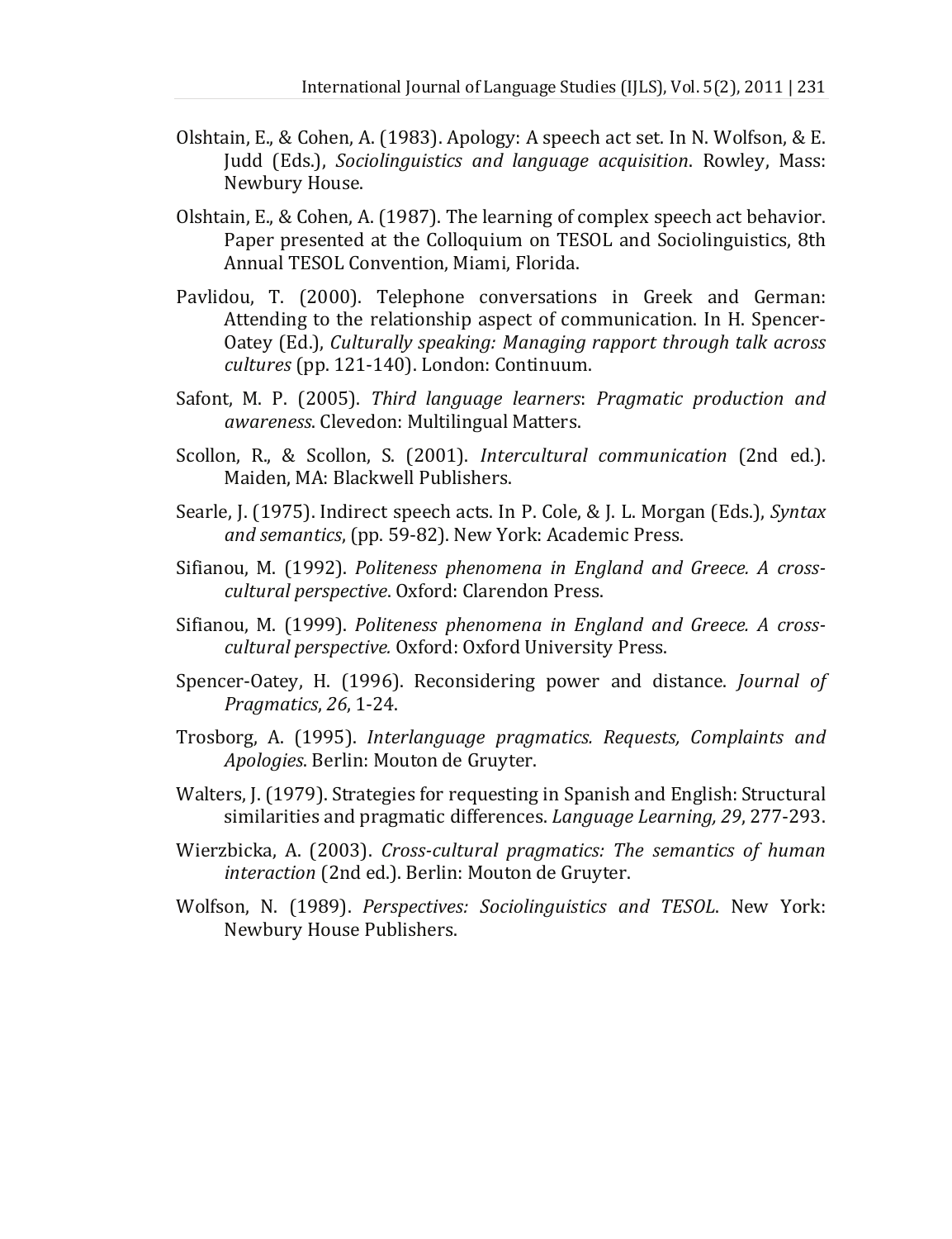#### **Appendix A: DCT for Data Collection\***

Age:  $20-30 \square 30-40 \square 40-50 \square 50+ \square$ 

Sex: Male  $\Box$  Female  $\Box$ 

Education: Primary School  $\Box$  Secondary School  $\Box$  Bachelor  $\Box$  Graduate  $\Box$ 

Dear Respondent,

Please read the following scenarios carefully and write your answer for each case in the spaces provided. Thank you very much indeed.

- **1** You have failed to complete your homework assignment in due date. You go to your teacher's office to ask for some extension. What do you say to your teacher?
- **2** You have to work late in your workplace. There is a great soccer match in the city stadium and you would like to go to see the match. You decide to go to your boss's office to ask permission for leaving the workplace earlier. What do you say to your boss?
- **3** You have missed some of your class sessions due to illness. You are not intimate with any of your classmates, but decide to ask one of your classmates whom you are somewhat familiar with to lend you his notes. What do you say?
- **4** You come out of a shop with your arm full of what you have bought. A parcel drops and you are not able to pick it up. You decide to ask a passerby to hand the parcel to you. What do you say?
- **5** This is your turn to do the cleaning today, but you must go to pick up your father from the airport. You decide to change turns with you roommate. What do you say?
- **6** Your friend goes shopping from a mall which is far from your place, but you cannot go with your friend. You want to ask your friend to do your shopping too. What do you say?
- \* This is the translated version of the DCT. All the respondents received the Persian version of the DCT (i.e., their native language version) with very detailed scenarios.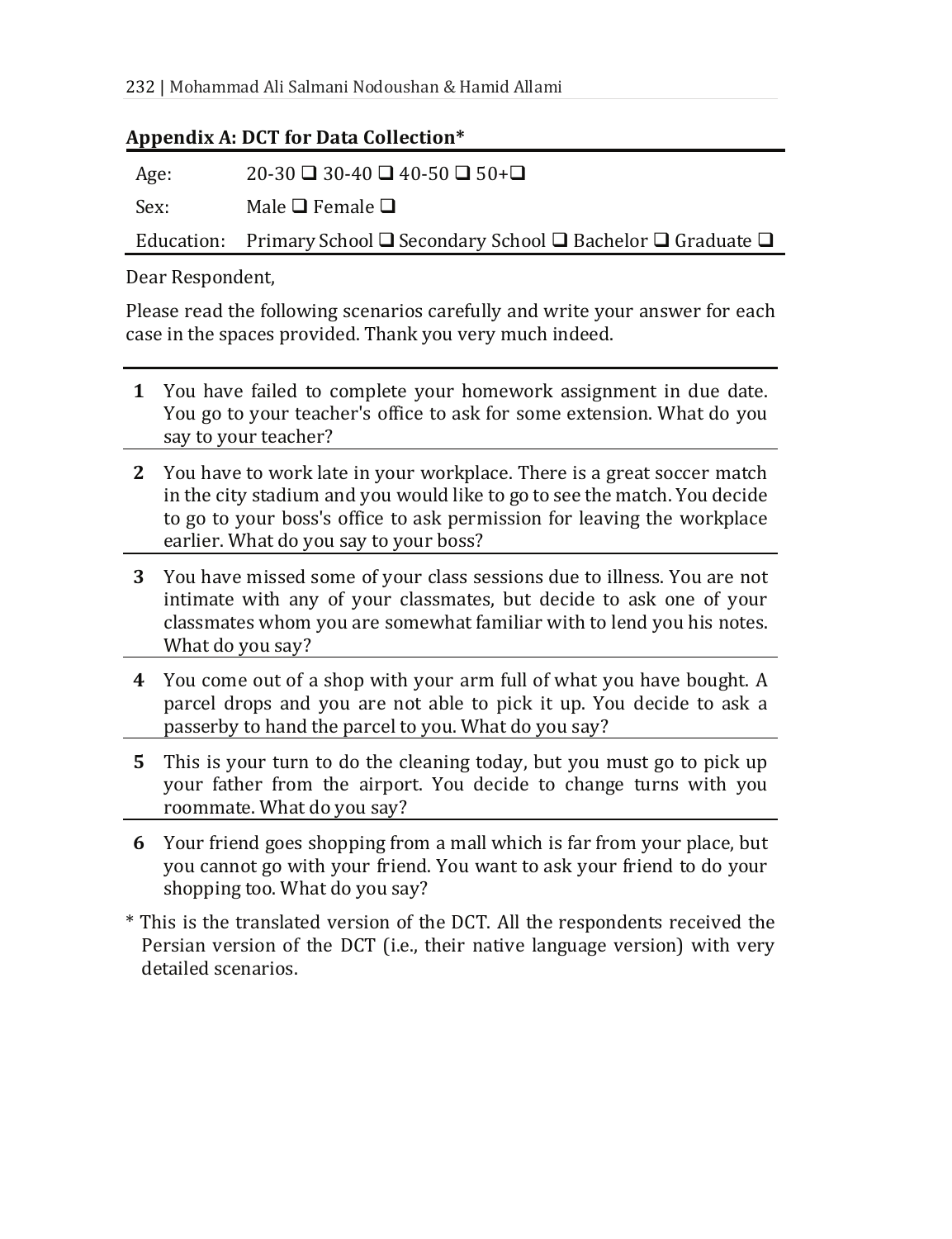| Symbol      | <b>Example</b> | Symbol      | Example         | <b>Symbol</b>             | <b>Example</b> |
|-------------|----------------|-------------|-----------------|---------------------------|----------------|
| aa          | arm            | p           | pen             | t                         | tea            |
| $\mathbf 0$ | $\mathbf{p}$   | S           | $\overline{50}$ | j                         | joke           |
| u           | too            | ch          | change          | $\boldsymbol{\mathrm{h}}$ | house          |
| a           | hat            | X           | xub             | d                         | door           |
| e           | ten            | z           | ZO <sub>O</sub> | r                         | red            |
| i           | sheep          | zh          | vision          | sh                        | shoe           |
| q           | $Q$ om         | n           | noon            | f                         | foot           |
| $\mathbf k$ | kill           | y           | <u>v</u> ard    | g                         | good           |
| l           | land           | Э           | aalaaan         | m                         | moon           |
| V           | voice          | $\mathbf b$ | <b>bad</b>      |                           |                |

**Appendix B: Guide to phonetic symbols used for reporting Persian examples.** 

#### **NOTES:**

- 1. The /?/ symbol represents glottal stop, and is used at the beginning of Persian syllables followed by a vowel.
- 2. The /q/ and /x/ symbols represent Persian-specific consonants.
- 3. The Persian sporadic feature *tashdid* is represented by the repetition of the phoneme that receives it.